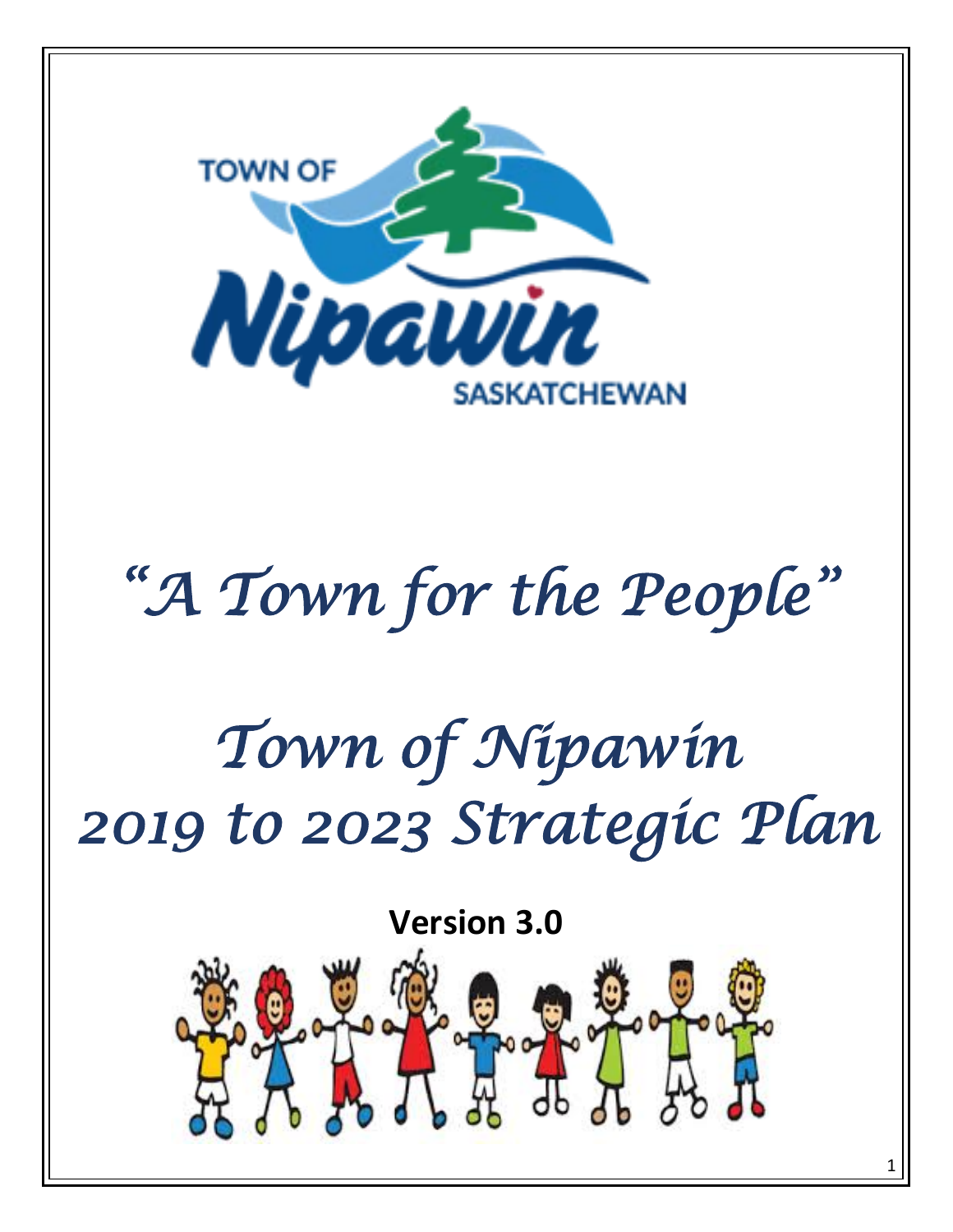## **Mayor's Message**



Early in 2018 the Town of Nipawin proudly presented a new Strategic Direction Plan for 2017 to 2021, entitled **"A Town for the People**". The next, updated Version 2.0 of the plan was released in March of 2019. Version 2.0 updates items that were completed in 2017 and in 2018 and laid out directions for the years of 2019 to 2021. This version of the plan, entitled Version **3.0** and defines the direction moving forward from 2019 to 2023 and beyond.

The community of Nipawin is a safe, welcoming, diverse and optimistic community that welcomes visitors from far and wide. The Town provides and promotes employment and business opportunities for future growth and development. Version **3.0** of the Strategic Plan will provide direction to continue to ensure the enhancement and enriching of the Towns various programs and services for the benefit of all the community's residents, and visitors, both now and into the future.

The Strategic Plan was initially developed in November 2017 using values and strength-based approaches. It was a collaboration between the Council, Senior Administration and staff of the Town of Nipawin and was facilitated by facilitator, Don Winn. Facilitation, using Mr. Winn, to review and update the plan continued in September 2018 and 2019. As with the initial plan, entitled "A Town for the People", Versions 2.0 and 3.0 continue to focus of the values, strategic principles and priorities for the next several years. Public consultations were undertaken to ensure that community involvement becomes part of the plan as it continues to move into the future. This 2019 to 2023 Version 3.0 continues the plan but also embraces the new data and information available to the town and looks at ways to enhance the community and ready it for future growth.

As the Town Council moves ahead with consultation and implementation of this newest Version 3.0 the community will continue to be asked to collaborate and share. From the outset, all versions of the plan were designed to be dynamic and to be reviewed and updated annually year over year. As with the earliest version, the Council will continue to invite public consultation and input at "open house" forums each year going forward.

"A Town for the People" means that many hands will be required to provide input and complete the plan. Thank you to those who have contributed to the development of this plan. Mayor, Council and Administration express sincere appreciation to those who will continue to work to carry out the plan as the plan moves ahead.

Sincerely,

Mayor Rennie Harper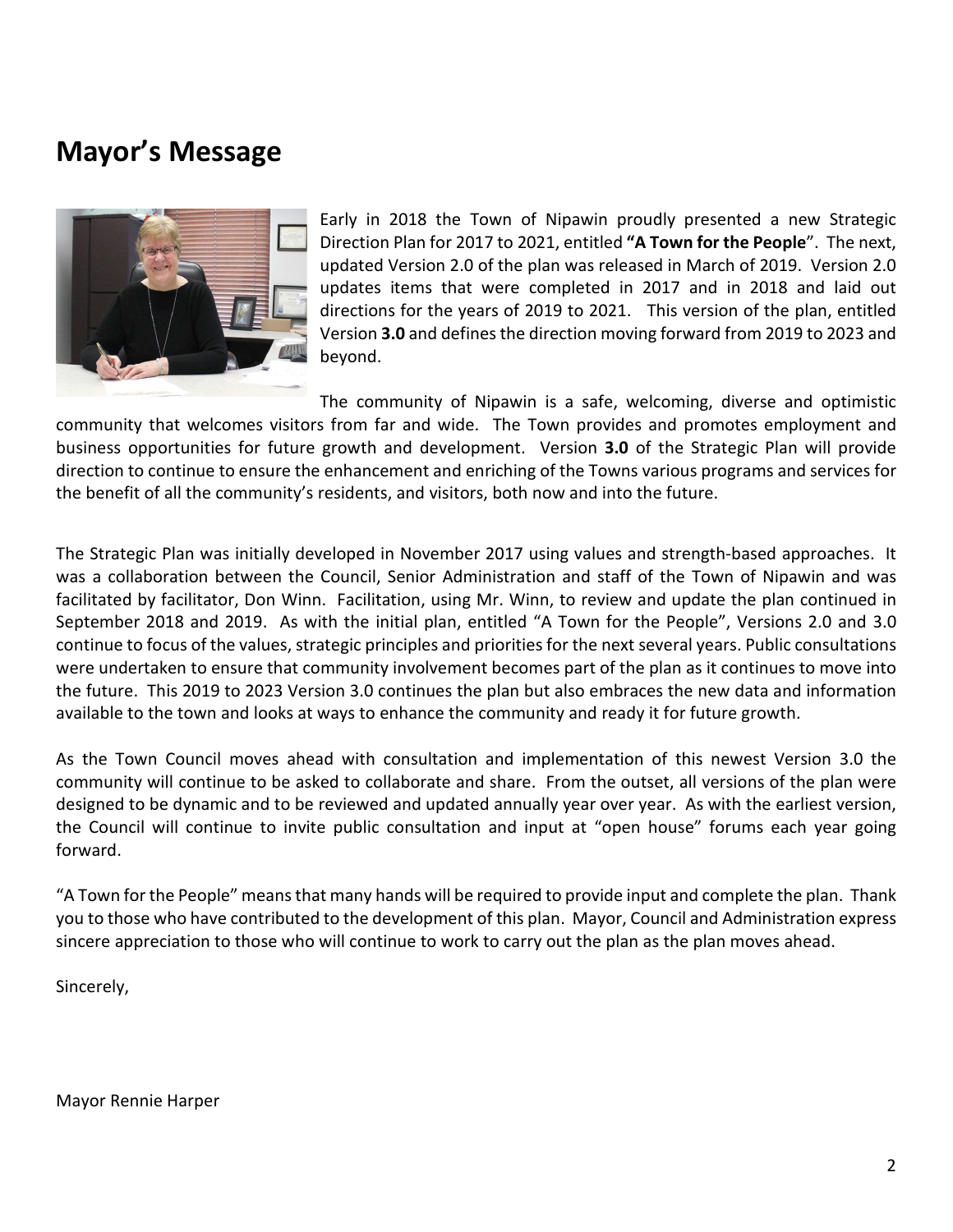# **Nipawin, A Town for the People, Exceptional by nature**

The Town of Nipawin is a treasure, situated on the forest fringe in the boreal area of northeastern Saskatchewan.

Nipawin is a safe, friendly, optimistic, diverse, and welcoming community that provides employment and business opportunities for future growth and development. Nipawin has a solid population of 4400 and offers a strong retail and service sector capable of serving the region. Nipawin is nestled between two lakes: Codette and Tobin. Boreal forest expands to the North and some of the best agricultural land in Canada surrounds the area. These conditions have led to Nipawin becoming, and continuing to be known, as one of the best all season recreational areas anywhere.

Nipawin consistently maintains and updates its infrastructure. In that regard, 2020 will see the completion of a new Water Treatment Plant in full operation and keeping with Nipawin's tradition of excellent water.

Nipawin offers exceptional facilities for citizens and visitors alike. A world-class 18-hole Evergreen Golf Course offers an outstanding course and driving range. The adjacent Evergreen Centre offers full-service restaurant and catering services, a lounge, several small conference rooms, as well as a large auditorium allow for large or small group functions. Winter activities include many opportunities such as curling, pickle ball, SJHL Hockey at a newly renovated Centennial Arena, snowmobiling on an extensive system of groomed trails, and downhill and cross-country skiing, to highlight a few.

There are opportunities for young and old alike to enjoy the green spaces of Nipawin's beautiful Central Park. Central Park hosted the opening of a new outdoor pool, complete with water slide, in July 2017. The Nipawin Skate Park allows young people to enjoy and enhance their biking and boarding skills. Families and visitors can enjoy the area's Regional Park which offers daily campsites, spray pool, a swinging bridge, and a trout pond. Nipawin's living Forestry Museum allows for a stroll through the past. The museum boasts, among other things, a working antique sawmill, cabooses and an old one-room schoolhouse and small prairie church. July 1<sup>st</sup> events at the museum include freshly baked bread from an outdoor clay oven. Considered a tourism destination, Nipawin is also home to the Premier's Walleye Cup, Fish for Freedom and Vanity Cup fishing tournaments and the famous annual Northern Pike Festival. Houseboat rides on the Saskatchewan River, Nipawin Exhibition and fishing for the elusive walleye on Tobin Lake (largest pike and walleye records) are only some of the attractions.

Nipawin offers an excellent K to 12 education system as well as adult education through the Cumberland College. The town has good access to daycare, Home Care and to a comprehensive array of health care services including a full complement of physicians housed in a new Medical Clinic adjacent to the Nipawin Hospital which accommodates a variety of visiting specialists and services.

Nipawin is well known for its volunteers and its hometown spirit. The Town of Nipawin offers a safe community with an outstanding quality of life including access to excellent health services and facilities as well as an excellent education system.

Nipawin's Mayor and Council actively strive to build partnerships and to develop opportunities for the residents of this community and the surrounding area.



Perhaps, with any luck, you may have the opportunity to see a spectacular view of the Northern Lights as they dance across the clear northern skies.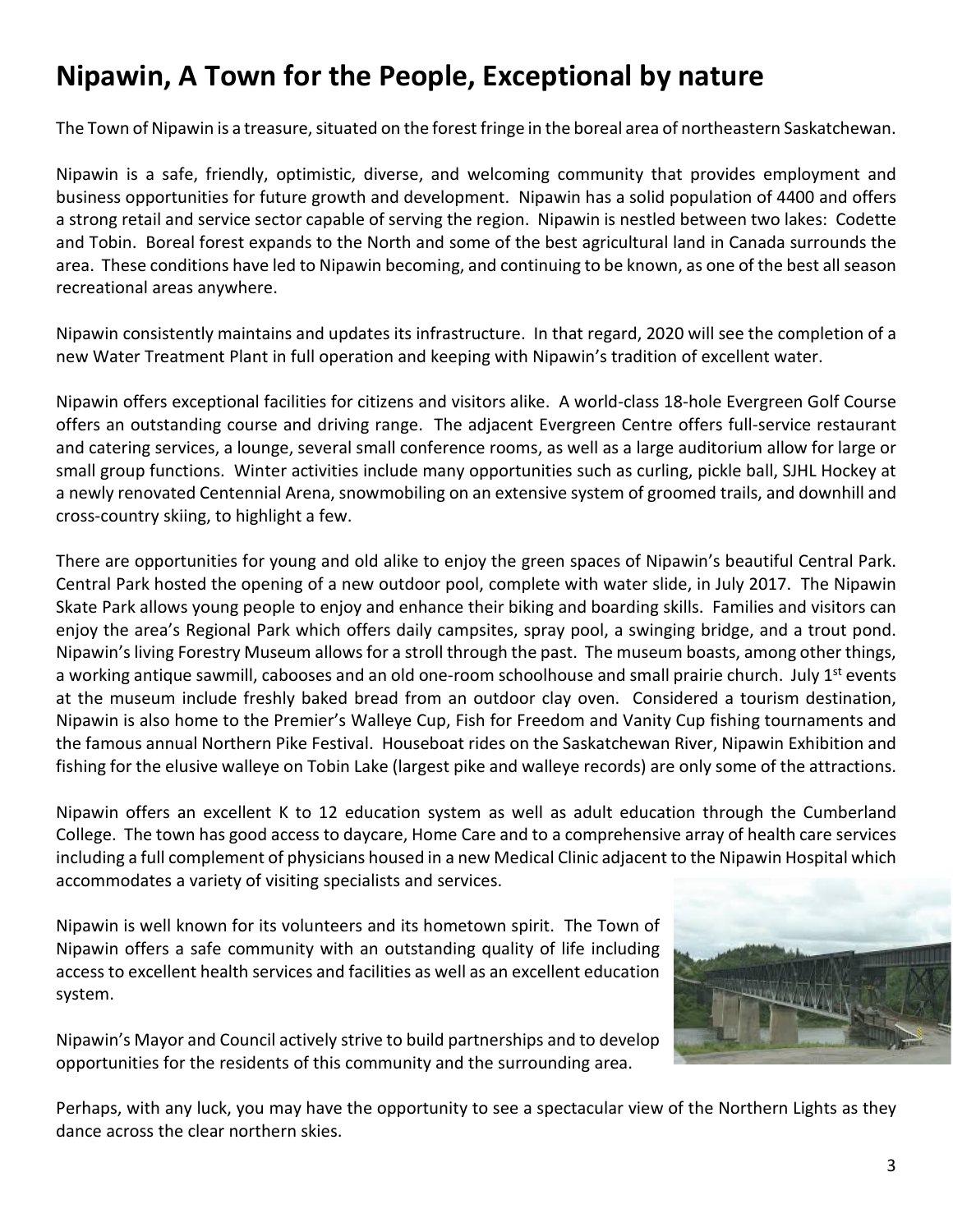# **Strategic Plan**

The initial Plan as well as Versions 2.0 and 3.0 are based on a vision, mission, values and strategic principles. Together they allow initial actions to become clearer and simultaneously layout the next steps to achieve the vision.

The Vision represents the Town of Nipawin's ideal future. The values are reflective of Nipawin's identity and represent the community priorities.

Each of the Strategic Principles and Values has its own definition of the planned direction.

As consultation continues, indicators will be identified as a means of tracking progress and providing an overview of our performance as we move forward over the next several years. The indicators will be measured and reported into the document annually.

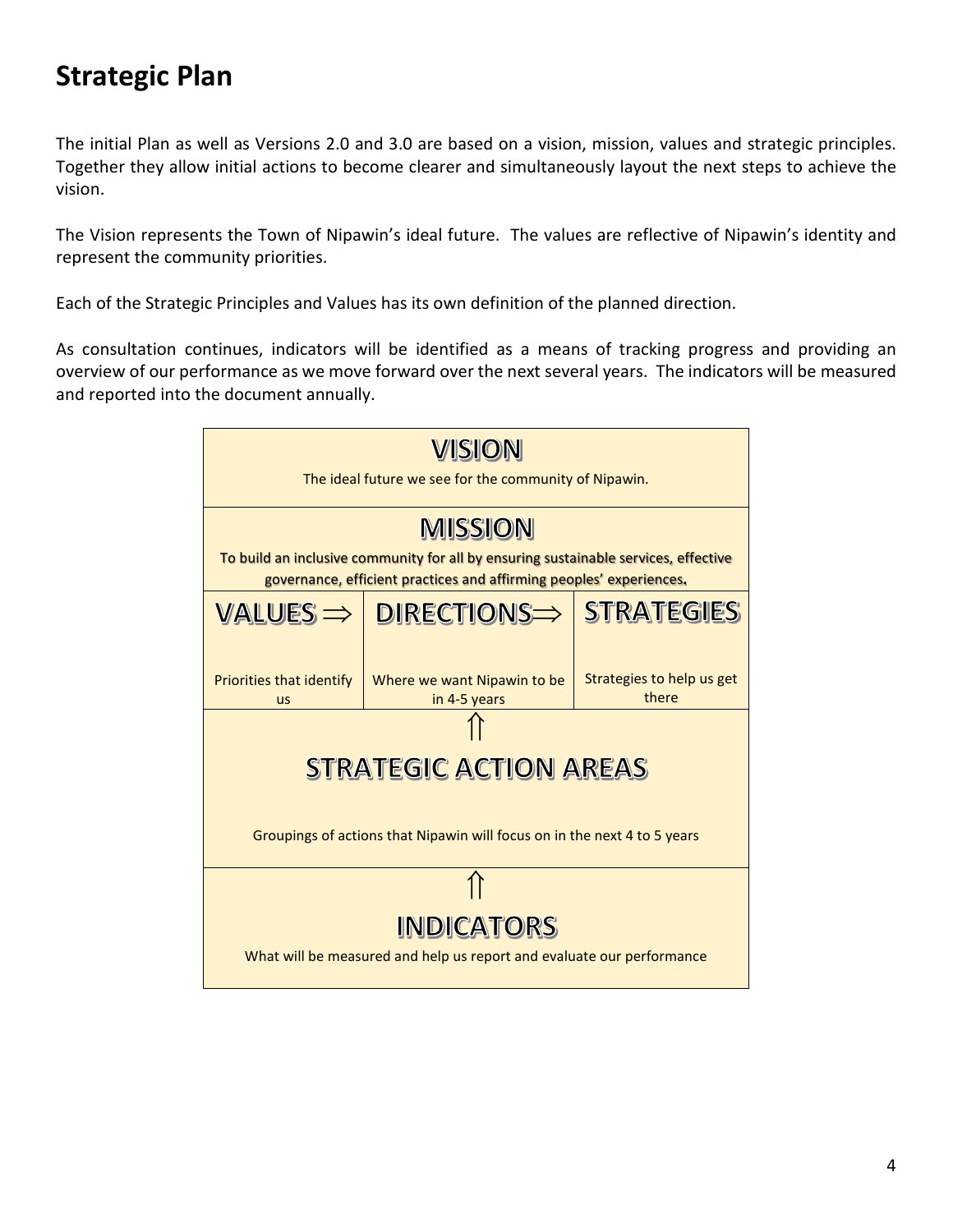# **Town of Nipawin Strategic Plan 2019 to 2023**

- **INTRODUCTION:** The 2017-21 Strategic Plan document began in November 2017 through collaboration between the Council, Senior Management and employees of the Town of Nipawin and facilitated by facilitator, Don Winn. This document was entitled "A Town for the People" and identified priorities, core values and proposed actions. Versions 2.0 and 3.0 are the second and third iterations of the plan and incorporate updates and additional plans for growth and sustainability.
- **VISION:** "A Town for the People"
- **MISSION:** To build an inclusive community for all by ensuring sustainable services, effective governance, efficient practices and affirming peoples' experiences.

- **STRATEGIC PRINCIPLES:** The Town of Nipawin's Plan is guided by the following principles which support the Vision as identified in the five-year strategic plan.
	- **Affirmation:** *Support* the diversity of community and respecting individual experiences, while recognizing we are all citizens of Nipawin.
	- **Governance:** *Lead* responsibly and legally making informed decisions while working together for the common good of the community.
	- **Efficient:** *Achieve* appropriate results by establishing policies that provide sound guidance and direction into the future.
	- **Sustainable:** *Cultivate* decision-making that values and considers its effect on the economic, environmental, cultural and social longterm viability of the community.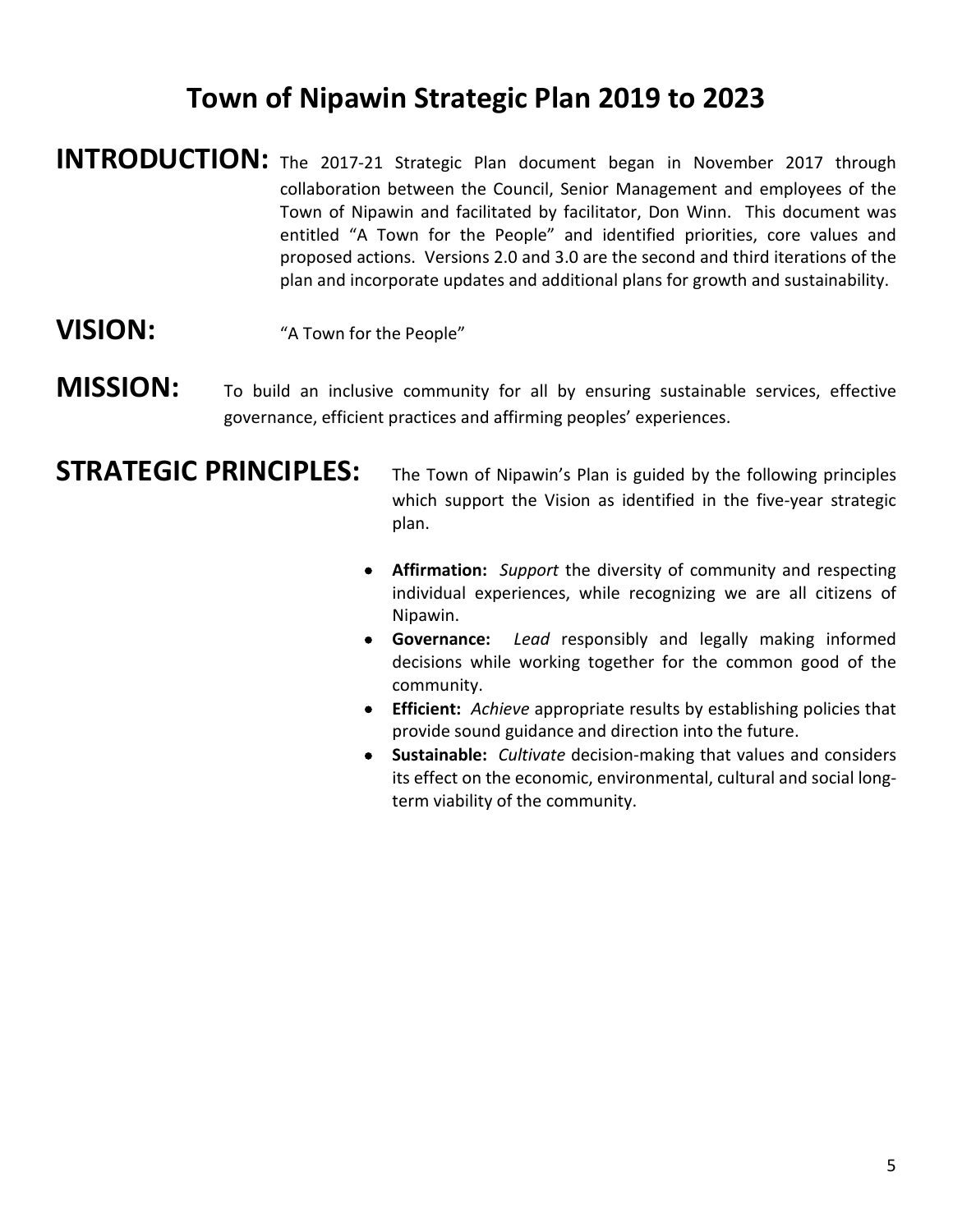# **VALUES:**

|                        | <b>ACTIVE</b>      | Nipawin is an active, healthy,<br>walkable community.                                                                                                                | Provide sport, recreation and active living<br>opportunities for all our citizens across all<br>ages.                                                                                                                   |
|------------------------|--------------------|----------------------------------------------------------------------------------------------------------------------------------------------------------------------|-------------------------------------------------------------------------------------------------------------------------------------------------------------------------------------------------------------------------|
| WELCOMING              | <b>WELCOMING</b>   | Nipawin is safe, inclusive, accessible<br>community with strong sense of<br>community, excellent health and<br>social services<br>affordable<br>and<br>housing.      | Attract skilled workers, young adults and<br>families while providing a safe, interesting<br>place for an active, dignified retirement<br>and advocating for social and health care<br>infrastructure for our residents |
| <b>PROSPEROUS</b>      | <b>PROSPEROUS</b>  | Nipawin provides diverse business<br>opportunities and is centre of the<br>area's prosperity                                                                         | Encourage businesses and services that<br>support our goals of partnership and<br>becoming a hub of the northeast.                                                                                                      |
| ၀ိ၀<br><b>CREATIVE</b> | <b>CREATIVE</b>    | Nipawin is a regional destination<br>focused on heritage, arts and<br>culture.                                                                                       | Value our heritage and invest and foster<br>our cultural diversity.                                                                                                                                                     |
| <b>GREEN</b>           | <b>GREEN</b>       | Nipawin is a clean community with<br>ample parks and green spaces.                                                                                                   | Invest in parks, trails and green spaces and<br>promote natural systems.                                                                                                                                                |
| <b>CONNECTED</b>       | <b>CONNECTED</b>   | inclusive<br>Nipawin<br>is<br>and<br>is<br>connected by technology, events,<br>transportation<br>and<br>gathering<br>spaces and is supportive<br>of<br>partnerships. | Connect our residents to services,<br>destinations and each other and to<br>surrounding communities.                                                                                                                    |
| SUSTAINABLE            | <b>SUSTAINABLE</b> | future.                                                                                                                                                              | Nipawin is a community that is easy to move around and the infrastructure is<br>managed proactively and constructed and maintained to meet the needs of the                                                             |

#### **Responsible:**

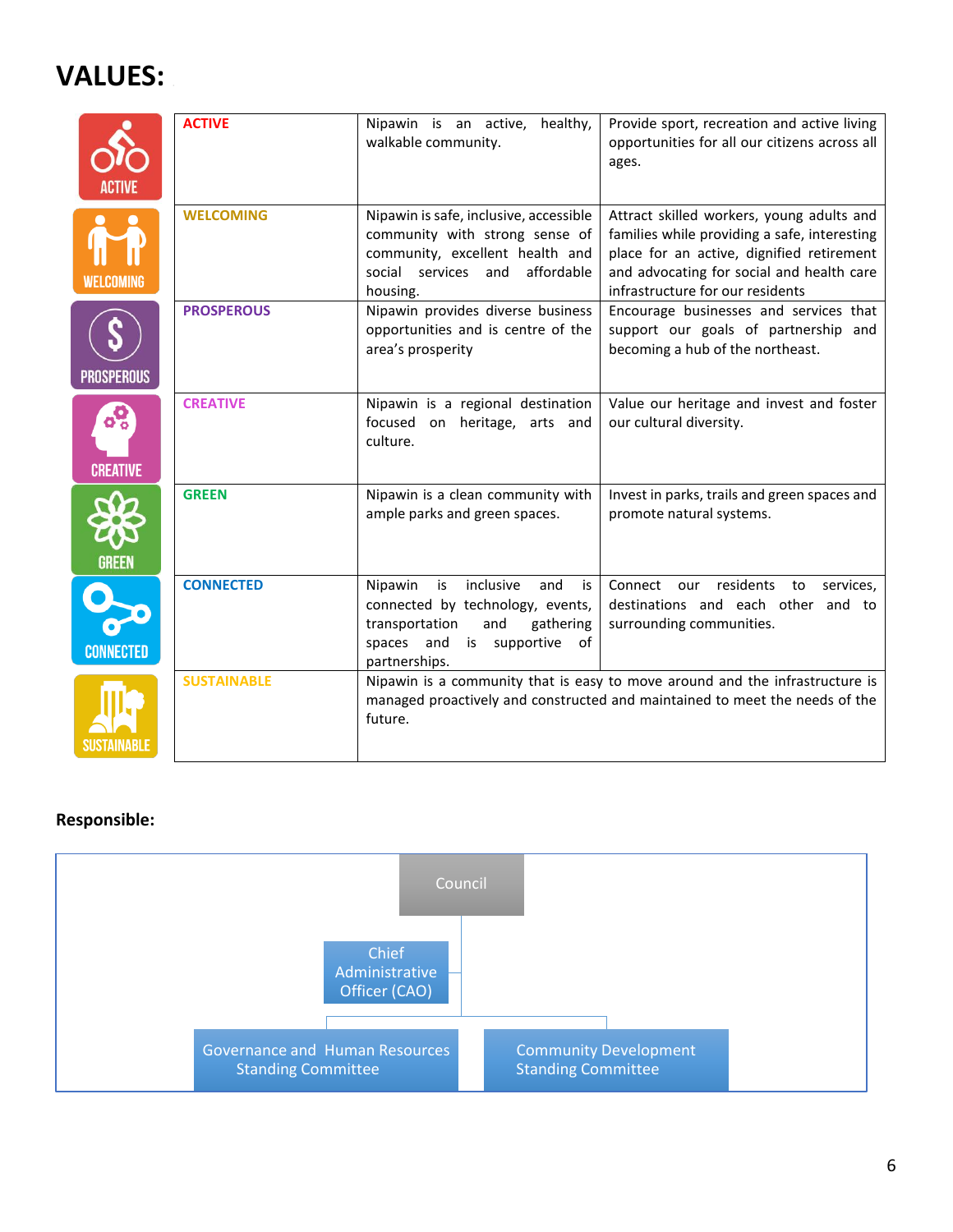#### **TOWN OF NIPAWIN 5 YEAR STRATEGIC PLAN 2019-2023 (REVISED)**

#### **The Town of Nipawin:**

| Goal 1:<br>Ensures assets are managed effectively<br>$^{\circ}$                                 |                             |          |                |      |      |      |      |                                        |               |  |  |  |
|-------------------------------------------------------------------------------------------------|-----------------------------|----------|----------------|------|------|------|------|----------------------------------------|---------------|--|--|--|
| S<br><b>SUSTAINABLE</b><br><b>CREATIVE</b><br><b>PROSPEROUS</b><br><b>Values:</b>               | \$<br><b>GREEN</b>          |          |                |      |      |      |      |                                        |               |  |  |  |
| <b>Strategic Initiative (New or redesigned</b>                                                  | <b>Intended Outcome</b>     | Lead     | 2019           | 2020 | 2021 | 2022 | 2023 | <b>Budget Implication</b>              | <b>Status</b> |  |  |  |
| initiatives)                                                                                    |                             |          |                |      |      |      |      |                                        |               |  |  |  |
| 1.1 Asset Management Plan                                                                       | Plan developed              | Planning |                |      |      |      |      |                                        |               |  |  |  |
| <b>Expedite development and Council</b>                                                         | and in place for            | Finance  |                |      |      |      |      |                                        |               |  |  |  |
| approval of plan timeline                                                                       | sustainable                 |          |                |      |      |      |      |                                        |               |  |  |  |
| Review data collected                                                                           | management of               |          | $\pmb{\times}$ |      |      |      |      | Funds have already been                |               |  |  |  |
|                                                                                                 | assets                      |          |                |      |      |      |      | spent                                  |               |  |  |  |
| Implement Phase I - Graphic                                                                     |                             |          | $\pmb{\times}$ | Χ    |      |      |      | Funds are in capital                   |               |  |  |  |
| Information System (GIS)                                                                        |                             |          |                |      |      |      |      | budget                                 |               |  |  |  |
| Verify relevant data and<br>populate GIS                                                        | Hire engineering<br>student |          |                | Χ    |      |      |      | Est. \$15,000 (may apply<br>for grant) |               |  |  |  |
| Identify immediate infrastructure<br>needs                                                      |                             |          | X              | Χ    |      |      |      | Funds are in operating<br>budget       |               |  |  |  |
| Ensure plan includes anticipated<br>growth and longevity for areas<br>not currently in the plan |                             |          |                |      |      |      |      |                                        |               |  |  |  |
| Include data gathering for Arena<br>replacement (2020 - 2023)                                   |                             |          |                |      |      |      |      |                                        |               |  |  |  |
| Include fleet vehicle assessment<br>$\bullet$                                                   |                             |          |                |      |      |      |      |                                        |               |  |  |  |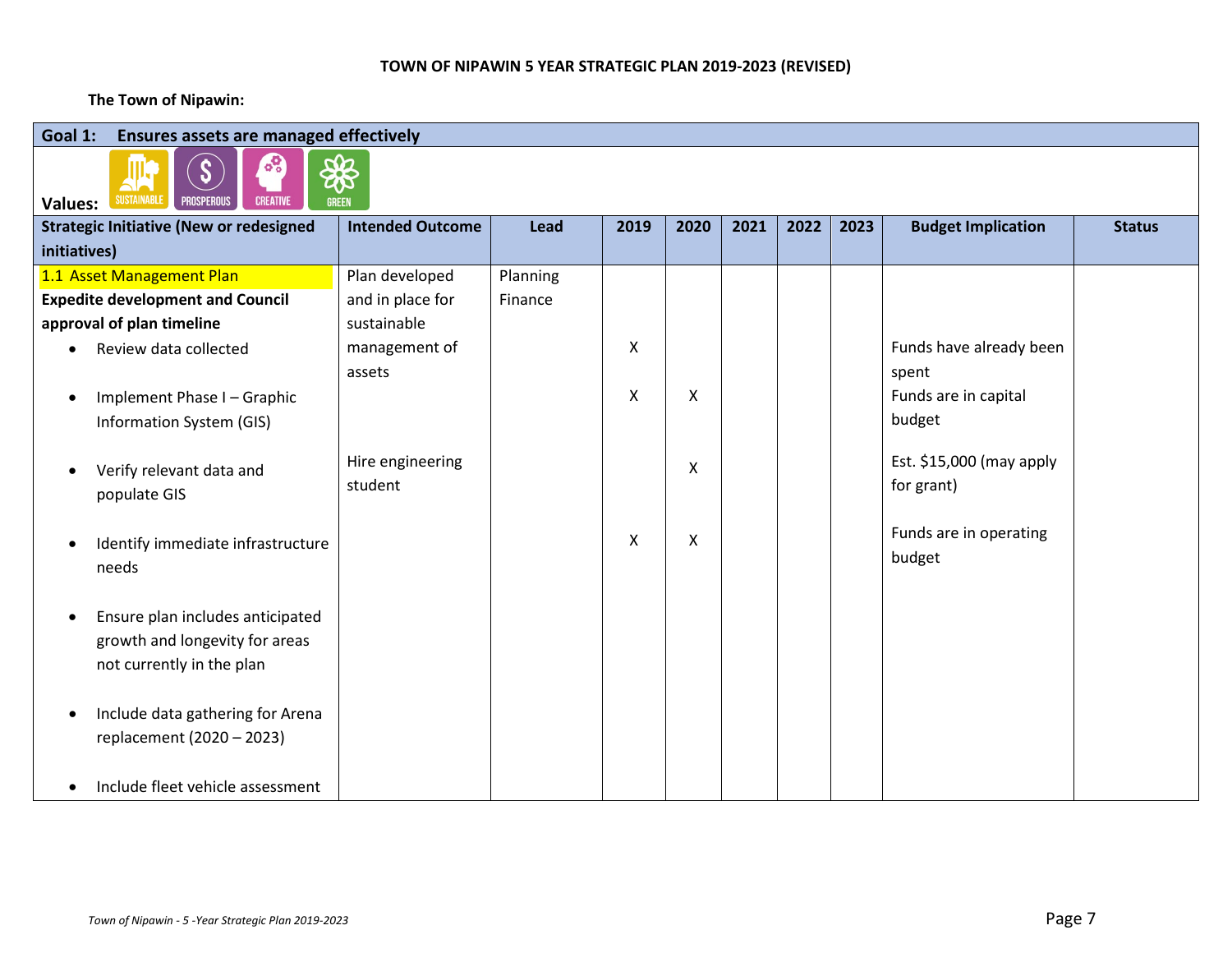| <b>Strategic Initiative (New or redesigned</b> | <b>Intended Outcome</b> | Lead | 2019 | 2020               | 2021 | 2022 | 2023 | <b>Budget Implication</b> | <b>Status</b> |
|------------------------------------------------|-------------------------|------|------|--------------------|------|------|------|---------------------------|---------------|
| initiatives)                                   |                         |      |      |                    |      |      |      |                           |               |
| • Tree Mapping                                 | Tree location and       |      |      |                    |      |      |      |                           |               |
| Develop and implement Tree                     | condition are           |      |      |                    | X    |      |      | Funds are in operating    |               |
| Policy - beginning with                        | identified to           |      |      |                    |      |      |      | budget                    |               |
| Town-owned property High                       | provide direction       |      |      |                    |      |      |      |                           |               |
| Priority                                       | for future planning     |      |      |                    |      |      |      |                           |               |
| Engage Arborist to complete                    |                         |      |      | $\pmb{\mathsf{X}}$ |      |      |      | Est. \$15,000             |               |
| tree mapping                                   |                         |      |      |                    |      |      |      |                           |               |
| (condition/location)                           |                         |      |      |                    |      |      |      |                           |               |
| Prioritize identification and                  |                         |      |      |                    |      |      |      |                           |               |
| treatment of key tree assets                   |                         |      |      |                    |      |      |      |                           |               |
| in danger                                      |                         |      |      |                    |      |      |      |                           |               |
| 1.2 Enterprise Risk Management                 | Discussions take        |      |      |                    |      |      |      |                           | Ongoing       |
| Program High Priority                          | place between           |      |      |                    |      |      |      |                           |               |
| Include:                                       | Council and senior      |      |      |                    |      |      |      |                           |               |
| Finance                                        | staff                   |      |      |                    |      |      |      |                           |               |
| <b>Human Resources</b>                         |                         |      |      |                    |      |      |      |                           |               |
| Operations                                     |                         |      |      |                    |      |      |      |                           |               |
| Process                                        |                         |      |      |                    |      |      |      |                           |               |
| Technology                                     |                         |      |      |                    |      |      |      | Funds are in operating    |               |
| Create strategy, policy,<br>$\bullet$          |                         |      |      | X                  |      |      |      | budget                    |               |
| categories, rating table,                      |                         |      |      |                    |      |      |      |                           |               |
| tolerance tables and                           |                         |      |      |                    |      |      |      |                           |               |
| implementation plan                            |                         |      |      |                    |      |      |      |                           |               |
| Establish Risk Management<br>$\bullet$         |                         |      |      | $\pmb{\mathsf{X}}$ |      |      |      | No funds are required     |               |
| Committee                                      |                         |      |      |                    |      |      |      |                           |               |
| Appoint Risk Coordinator                       |                         |      |      | X                  |      |      |      | No funds are required     |               |
| Training senior staff                          |                         |      |      | X                  |      |      |      | \$3,000 per year          |               |
| Integrate EMR with Asset                       |                         |      |      |                    |      |      |      | No funds are required     |               |
| Management Program                             |                         |      |      |                    |      |      |      |                           |               |
| Develop the Asset Management<br>$\bullet$      |                         |      |      |                    | X    |      |      | No funds are required     |               |
| Plan                                           |                         |      |      |                    |      |      |      |                           |               |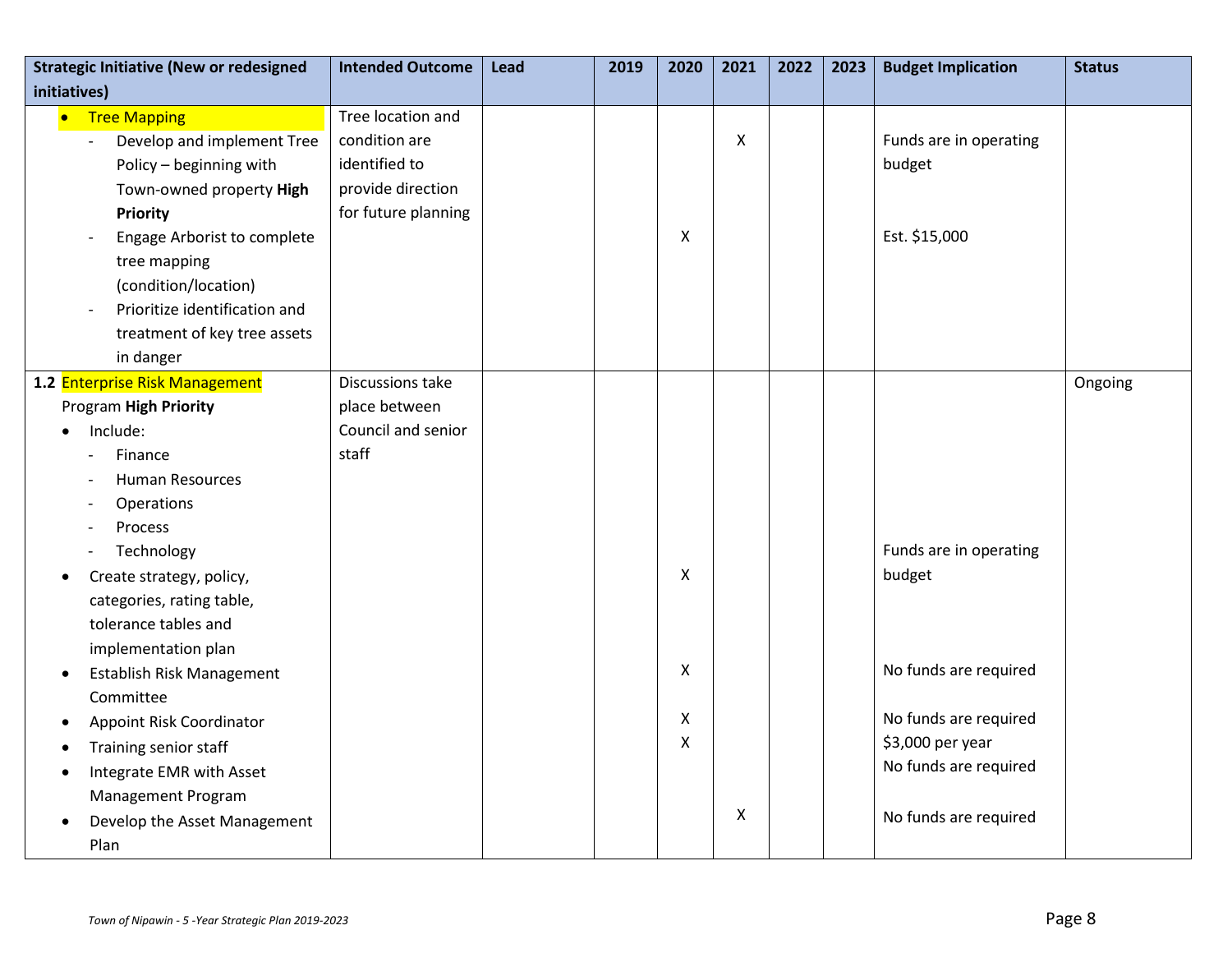| <b>Strategic Initiative (New or redesigned</b><br>initiatives)                                                                              | <b>Intended Outcome</b>                                                               | <b>Lead</b> | 2019           | 2020                     | 2021 | 2022 | 2023 | <b>Budget Implication</b>                                                            | <b>Status</b> |
|---------------------------------------------------------------------------------------------------------------------------------------------|---------------------------------------------------------------------------------------|-------------|----------------|--------------------------|------|------|------|--------------------------------------------------------------------------------------|---------------|
| 1.3 Develop and implement Long-range<br><b>Traffic Control Plan</b><br>Determine priorities<br>Include truck route                          | Priorities identified<br>and incorporated<br>to improve traffic<br>flow, both vehicle | Planning    | $\pmb{\times}$ | X                        |      |      |      | Funds will be required<br>(amount unknown until<br>plan is complete and<br>reviewed) |               |
|                                                                                                                                             | and pedestrian                                                                        |             |                |                          |      |      |      |                                                                                      |               |
| 1.4 Develop and implement plan for<br><b>Future Pavement Repair and</b><br>Replacement<br>Create reserve for future                         | Plan put in place to<br>provide direction<br>for logical<br>scheduling of             | Works/Util. |                | X                        |      |      |      | No funds are required                                                                |               |
| pavement improvement projects<br><b>Conduct Condition Assessment</b><br>$\bullet$                                                           | pavement repair<br>and replacement                                                    |             |                |                          |      |      |      |                                                                                      |               |
| for Pinedale pavement<br>Issue RFP or engage engineer<br>Award RFP                                                                          |                                                                                       |             |                | $\pmb{\times}$<br>X<br>X |      |      |      | Est. \$50,000<br>No funds are required<br>No funds are required                      |               |
| Determine next steps<br>Timber Drive (paving)                                                                                               | Engineering/tender<br>and construction<br>We already have                             |             |                | $\mathsf{X}$             | X    |      |      | Est. \$300,000<br>Est. \$250,000 (may apply                                          |               |
| Airport Taxiway repairs and<br>extension                                                                                                    | detailed<br>conceptual plan                                                           |             |                |                          |      |      |      | for matching CAP grant)                                                              |               |
| 1.5 Address immediate infrastructure<br><i>issues</i><br><b>Connel Street sanitary sewer</b><br>trunk line<br>High Priority - expedite ASAP | We already have<br>detailed<br>conceptual plans                                       | Works/Util. |                | X                        |      |      |      | Est. \$2.1 Mil. (may apply<br>for matching ICIP grant)                               |               |
| Peters Drive drainage/road work                                                                                                             |                                                                                       |             |                |                          | X    |      |      | Est. \$600,000 (may apply<br>for matching ICIP grant)                                |               |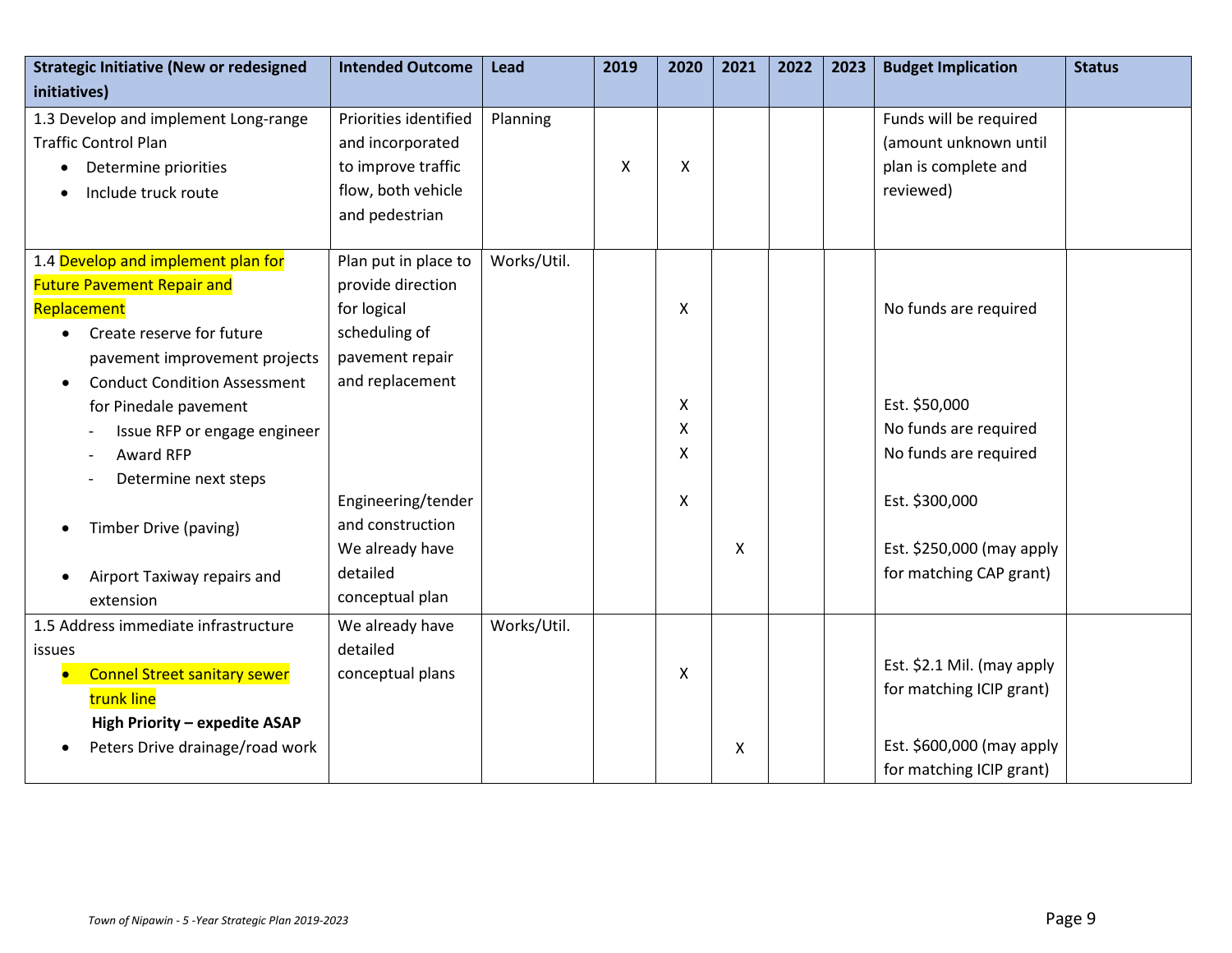| <b>Strategic Initiative (New or</b>      | <b>Intended</b>   | Lead                      | 2019 | 2020 | 2021 | 2022 | 2023 | <b>Budget Implication</b> | <b>Status</b> |
|------------------------------------------|-------------------|---------------------------|------|------|------|------|------|---------------------------|---------------|
| redesigned initiatives)                  | <b>Outcome</b>    |                           |      |      |      |      |      |                           |               |
| 1.6 Fire Underwriters Program            |                   | Governance/Human          |      |      |      |      |      | Funds will be required    | Program       |
| Incorporate recommendations<br>$\bullet$ |                   | <b>Resources Standing</b> |      |      | v    |      |      | (amount unknown           | underway      |
|                                          |                   | Committee                 |      |      |      |      |      | until plan is complete    |               |
|                                          |                   |                           |      |      |      |      |      | and reviewed)             |               |
| 1.7 Occupational Health & Safety         |                   | Admin                     |      |      |      |      |      |                           | Safety Plan   |
| Program                                  |                   |                           |      |      |      |      |      |                           | approved by   |
| Develop and implement                    | Continue contract |                           |      | X    |      |      |      | Est. \$15,000 for         | Council       |
| organization champion                    | with Harness      |                           |      |      |      |      |      | training                  |               |
| Continue implementation of<br>$\bullet$  | Safety            |                           |      | X    | x    |      |      |                           |               |
| program                                  |                   |                           |      |      |      |      |      | Est. \$30,000             |               |
| 1.8 Security of Town Facilities          |                   | Admin                     |      |      |      |      |      |                           |               |
| Install security cameras as              |                   |                           |      | X    | x    | X    | X    | Est. \$5,000 each year    |               |
| required                                 |                   |                           |      |      |      |      |      | Evergreen Est. \$52K      |               |

| <b>Current Supportive Initiatives</b>                  | <b>Potential New Initiatives</b>             |
|--------------------------------------------------------|----------------------------------------------|
| Street maintenance & repair                            | • Create asset/risk management working group |
| Facility maintenance & repair                          |                                              |
| Engaged Urban Systems to develop Asset Management Plan |                                              |
| Engaged All-North to develop Traffic Study             |                                              |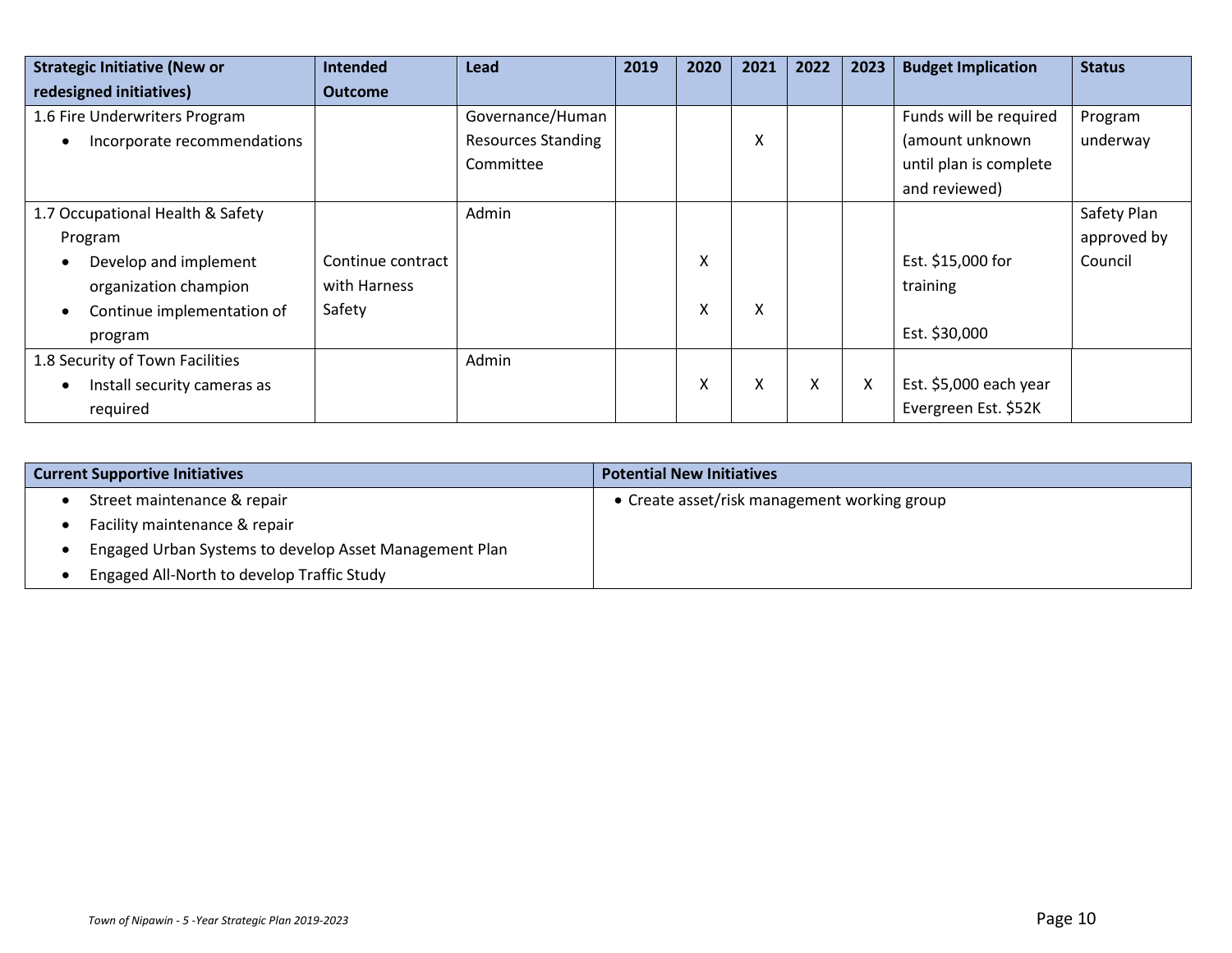#### **Goal 2: Provides services for all residents**



| <b>Strategic Initiative (New or redesigned</b> | <b>Intended Outcome</b> | Lead        | 2019 | 2020 | 2021                      | 2022 | 2023 | <b>Budget Implication</b> | <b>Status</b> |
|------------------------------------------------|-------------------------|-------------|------|------|---------------------------|------|------|---------------------------|---------------|
| initiatives)                                   |                         |             |      |      |                           |      |      |                           |               |
| 2.1 Develop and grow relationships             | Improved                | Admin       |      |      |                           |      |      |                           |               |
| First Nations Expedite and focus<br>$\bullet$  | relationships with      |             | Χ    | X    | $\boldsymbol{\mathsf{X}}$ | X    | X    | Est. \$3,000 each year    | Ongoing       |
| discussions with First Nations                 | neighbours and          |             |      |      |                           |      |      |                           |               |
| <b>Representative Workforce)</b>               | government              |             |      |      |                           |      |      |                           |               |
| Other municipalities                           | stakeholders            |             |      | X    | X                         | X    | X    |                           |               |
| <b>TLDPC Partners</b>                          |                         |             |      | Χ    |                           |      |      | Est. \$2,000 each year    | Ongoing       |
| - Determine interest in sharing                | Simplified and          |             |      | Χ    |                           |      |      |                           |               |
| municipal services                             | standardized            |             |      |      |                           |      |      | Discussion only at        |               |
| - Determine interest in                        | regional planning       |             |      |      | X                         |      |      | outset. Funds to be       |               |
| developing regional economic                   | practices, and          |             |      |      |                           |      |      | determined later.         |               |
| opportunities                                  | where applicable,       |             |      |      |                           |      |      |                           |               |
|                                                | municipal services,     |             |      |      |                           |      |      |                           |               |
|                                                | are in place            |             |      |      |                           |      |      |                           |               |
| 2.2 Multi-unit and Commercial                  | A comprehensive         | Works/Util. |      |      |                           |      |      |                           |               |
| Implement multi-unit recycling                 | recycling program       |             |      | X    |                           |      |      | Funds are in operating    |               |
| program                                        | is in place             |             |      |      |                           |      |      | budget.                   |               |
|                                                |                         |             |      |      |                           |      |      |                           |               |
| Commercial recycling mandatory                 |                         |             |      | X    |                           |      |      | No funds are required     |               |
| <b>Expedited</b>                               |                         |             |      |      |                           |      |      |                           |               |
|                                                |                         |             |      |      |                           |      |      |                           |               |
| Consider adding multi-unit water               |                         |             |      | X    |                           |      |      |                           |               |
| bills                                          |                         |             |      |      |                           |      |      |                           |               |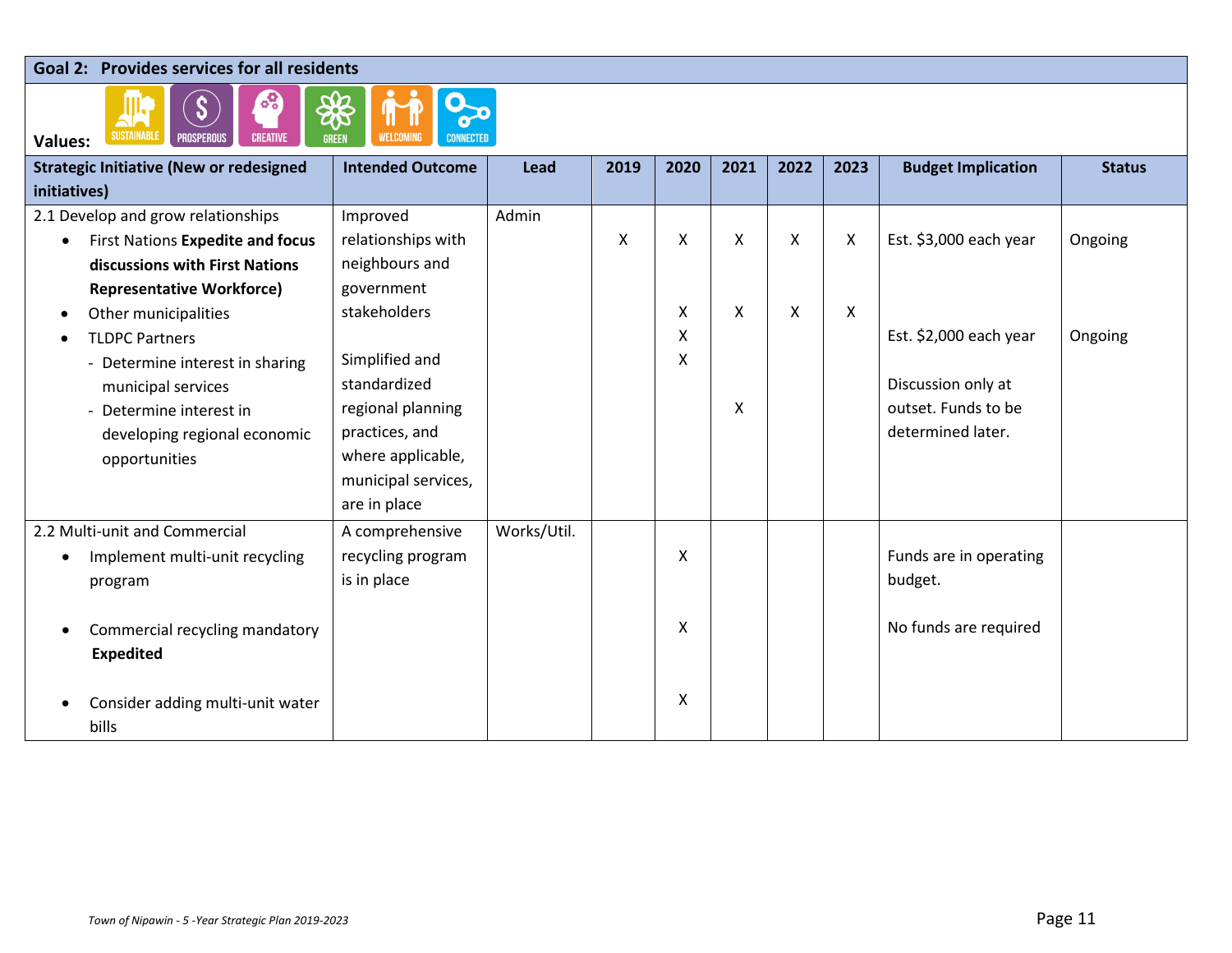| <b>Strategic Initiative (New or redesigned</b> | <b>Intended Outcome</b> | <b>Lead</b> | 2019 | 2020                      | 2021 | 2022 | 2023 | <b>Budget Implication</b> | <b>Status</b> |
|------------------------------------------------|-------------------------|-------------|------|---------------------------|------|------|------|---------------------------|---------------|
| initiatives)                                   |                         |             |      |                           |      |      |      |                           |               |
| 2.3 Heliport (Contingent on SK Health          |                         | Admin       |      |                           |      |      |      |                           |               |
| approval)                                      |                         |             |      |                           |      |      |      |                           |               |
| Determine need for heliport                    |                         |             | Χ    |                           |      |      |      | Funds are in operating    |               |
|                                                |                         |             |      |                           |      |      |      | budget                    |               |
| Develop Budget                                 |                         |             |      | X                         |      |      |      | Est. \$10,000 as per      |               |
|                                                |                         |             |      |                           |      |      |      | quote.                    |               |
| Proceed with construction                      |                         |             |      | $\checkmark$<br>$\lambda$ |      |      |      | Est. \$400,000 (can be    |               |
|                                                |                         |             |      |                           |      |      |      | offset by sharing costs   |               |
|                                                |                         |             |      |                           |      |      |      | among TLDPC)              |               |

| <b>Current Supportive Initiatives</b> | <b>Potential News Initiatives</b>                               |
|---------------------------------------|-----------------------------------------------------------------|
| Continue Bylaw Enforcement            | Shared Development Officer                                      |
|                                       | <b>Consider Regional Community Safety Officer Priority</b>      |
|                                       | Ec. Dev. takes lead on research for potential regional facility |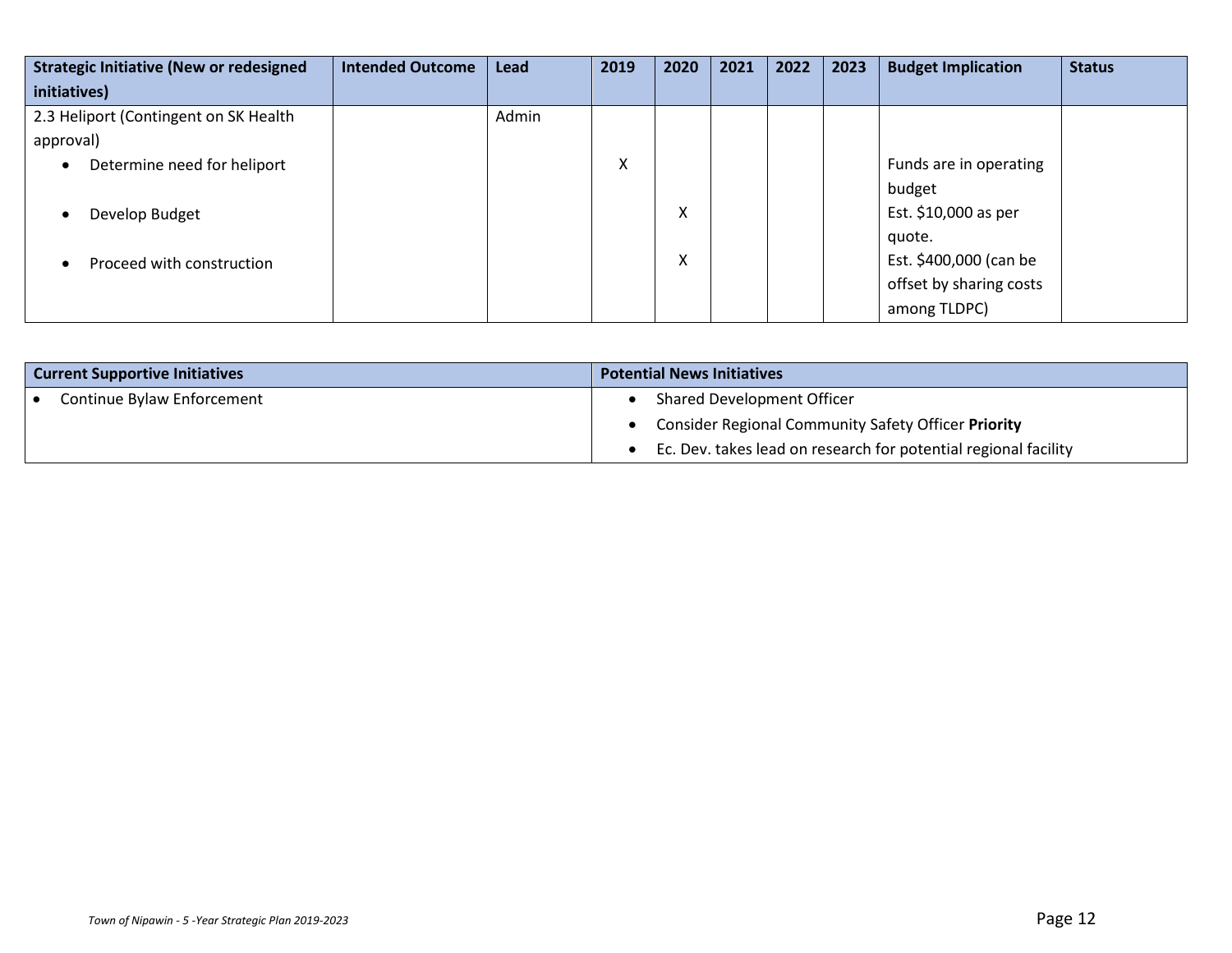### **Goal 3: Actively encourages development and growth**



| SUSTAINABLE<br>WELCOMING<br><b>CREATIVE</b><br><b>ACTIVE</b><br><b>PROSPEROUS</b><br><b>GREEN</b><br><b>Values:</b> |                         |          |      |      |      |      |      |                           |               |  |  |
|---------------------------------------------------------------------------------------------------------------------|-------------------------|----------|------|------|------|------|------|---------------------------|---------------|--|--|
| <b>Strategic Initiative (New or redesigned</b>                                                                      | <b>Intended Outcome</b> | Lead     | 2019 | 2020 | 2021 | 2022 | 2023 | <b>Budget Implication</b> | <b>Status</b> |  |  |
| initiatives)                                                                                                        |                         |          |      |      |      |      |      |                           |               |  |  |
| 3.1 Develop Community Growth Plan                                                                                   | A plan is developed     | Planning |      |      |      |      |      |                           |               |  |  |
| <b>Expedited Priority</b>                                                                                           | to identify future      | Ec. Dev. |      |      |      |      |      |                           |               |  |  |
| Identify gaps in current (2012)                                                                                     | infrastructure needs    |          |      | X    |      |      |      | Est. \$30,000 for         |               |  |  |
| Community Growth Plan and                                                                                           | and preferred           |          |      |      |      |      |      | consultant                |               |  |  |
| update as required                                                                                                  | growth patterns         |          |      |      |      |      |      |                           |               |  |  |
| Include potential commercial,<br>$\bullet$                                                                          |                         |          |      | X    |      |      |      |                           |               |  |  |
| industrial, and residential                                                                                         |                         |          |      |      |      |      |      |                           |               |  |  |
| development                                                                                                         |                         |          |      |      |      |      |      |                           |               |  |  |
| Develop conceptual<br>$\bullet$                                                                                     |                         |          |      |      | x    |      |      | Funds are in operating    |               |  |  |
| infrastructure plan                                                                                                 |                         |          |      |      |      |      |      | budget                    |               |  |  |
| Revise Future Land Use Plan                                                                                         |                         |          |      |      | X    |      |      | Funds are in operating    |               |  |  |
| Identify and set aside reserve                                                                                      |                         |          |      |      |      |      |      | budget                    |               |  |  |
| funding                                                                                                             |                         |          |      |      |      |      |      |                           |               |  |  |
| Leverage internal expertise to<br>٠                                                                                 |                         |          |      |      |      |      |      |                           |               |  |  |
| minimize external consultant                                                                                        |                         |          |      |      |      |      |      |                           |               |  |  |
| costs                                                                                                               |                         |          |      |      |      |      |      |                           |               |  |  |
| Review lot pricing<br>٠                                                                                             |                         |          |      |      |      |      |      |                           |               |  |  |
| 3.2 Develop Development Servicing                                                                                   | A Bylaw is in place     | Planning |      |      |      |      |      |                           |               |  |  |
| Bylaw                                                                                                               | to standardize          |          |      |      |      |      |      |                           |               |  |  |
| <b>Issue RFP</b>                                                                                                    | approach and            |          |      | Χ    |      |      |      | Funds are in operating    |               |  |  |
|                                                                                                                     | expectations for        |          |      |      |      |      |      | budget                    |               |  |  |
| Award RFP                                                                                                           | future infrastructure   |          |      | X    |      |      |      | Est. \$50,000 for         |               |  |  |
|                                                                                                                     | needs and               |          |      |      |      |      |      | consultant                |               |  |  |
| Draft Bylaw (National Building                                                                                      | development             |          |      | X    |      |      |      | Funds are in operating    |               |  |  |
| Code, National Fire Code,                                                                                           |                         |          |      |      |      |      |      | budget                    |               |  |  |
| Planning & Development Act)                                                                                         |                         |          |      |      |      |      |      |                           |               |  |  |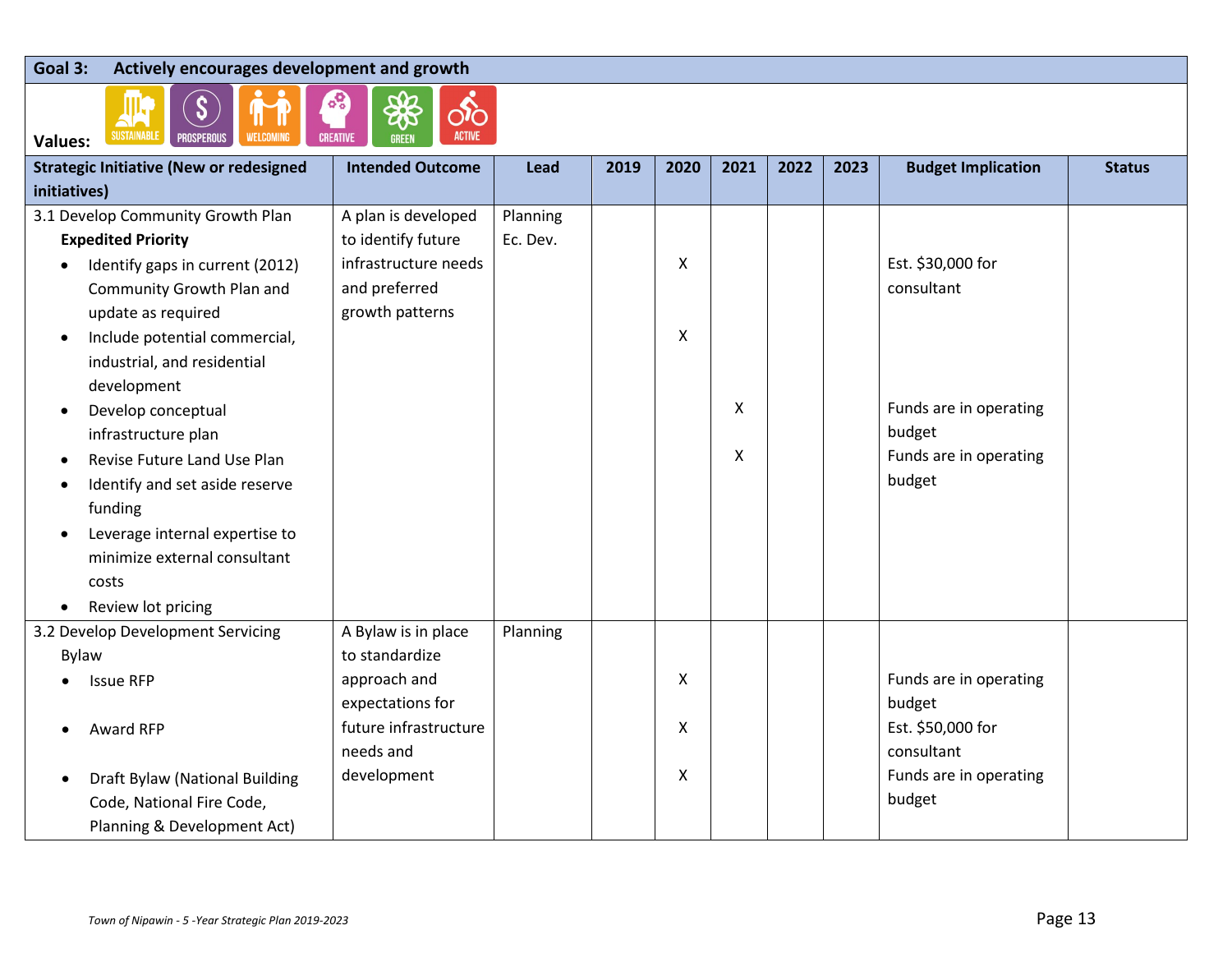| <b>Current Supportive Initiatives</b>                             | <b>Potential New Initiatives</b> |
|-------------------------------------------------------------------|----------------------------------|
| Continue to research regional development & related trends and    |                                  |
| statistics                                                        |                                  |
| Continue to actively encourage growth in commercial, industrial & |                                  |
| residential                                                       |                                  |
| Ongoing improvements to Zoning Bylaw                              |                                  |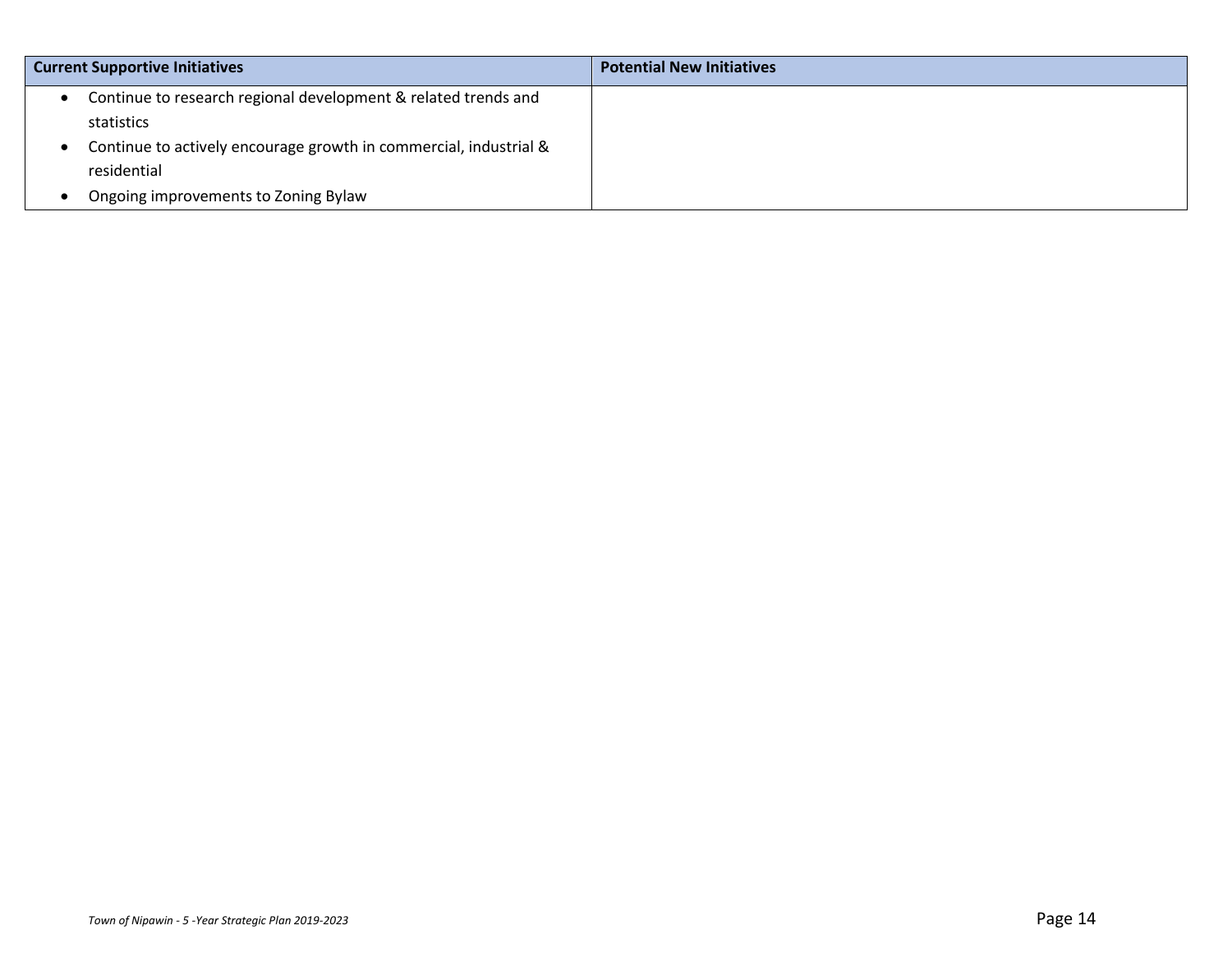#### **Goal 4: Has an inviting and welcoming downtown with an atmosphere that encourages an active lifestyle**

 $\begin{picture}(220,20) \put(0,0){\line(1,0){10}} \put(15,0){\line(1,0){10}} \put(15,0){\line(1,0){10}} \put(15,0){\line(1,0){10}} \put(15,0){\line(1,0){10}} \put(15,0){\line(1,0){10}} \put(15,0){\line(1,0){10}} \put(15,0){\line(1,0){10}} \put(15,0){\line(1,0){10}} \put(15,0){\line(1,0){10}} \put(15,0){\line(1,0){10}} \put(15,0){\line($ 

 $\delta$ S 88

|           | ACTIVE CREATIVE<br>GREEN<br><b>Example 10 WELCOMING</b><br><b>Values:</b> |                 |          |      |      |      |      |      |                           |               |
|-----------|---------------------------------------------------------------------------|-----------------|----------|------|------|------|------|------|---------------------------|---------------|
|           | <b>Strategic Initiative (New or redesigned</b>                            | <b>Intended</b> | Lead     | 2019 | 2020 | 2021 | 2022 | 2023 | <b>Budget Implication</b> | <b>Status</b> |
|           | initiatives)                                                              | <b>Outcome</b>  |          |      |      |      |      |      |                           |               |
|           | 4.1 Complete a critical review of the                                     | Conceptual plan | Ec. Dev. |      |      |      |      |      |                           | Prairie Wild  |
|           | Prairie Wild plan, identify key items                                     | created and     |          |      |      |      |      |      |                           | completed a   |
|           | and develop a plan to move                                                | approved by     |          |      |      |      |      |      |                           | review. Staff |
|           | forward.                                                                  | Council         |          |      |      |      |      |      |                           | reviewing     |
| $\bullet$ | Ensure community input is used to                                         |                 |          |      | X    |      |      |      | Est. \$2,000              | and           |
|           | inform plan development. e.g. in                                          |                 |          |      |      |      |      |      |                           | incorporating |
|           | motion symposium info.                                                    |                 |          |      |      |      |      |      |                           | findings into |
|           |                                                                           |                 |          |      |      |      |      |      |                           | the plan.     |
| $\bullet$ | Research and identify opportunities                                       |                 |          |      |      |      |      |      |                           |               |
|           | for community façade enhancement                                          |                 |          |      |      |      |      |      |                           |               |
|           | grant funding                                                             |                 |          |      |      |      |      |      |                           |               |
|           |                                                                           |                 |          |      |      |      |      |      |                           |               |
| $\bullet$ | Consider accessibility in downtown                                        |                 |          |      |      |      |      |      |                           |               |
|           | area (e.g. sloping sidewalks for                                          |                 |          |      |      |      |      |      |                           |               |
|           | scooters and wheelchairs). May                                            |                 |          |      |      |      |      |      |                           |               |
|           | require bylaw review                                                      |                 |          |      |      |      |      |      |                           |               |
|           |                                                                           |                 |          |      |      |      |      |      |                           |               |
| $\bullet$ | Incorporate pilot projects to test                                        |                 |          |      |      |      |      |      |                           |               |
|           | revitalization options including                                          |                 |          |      |      |      |      |      |                           |               |
|           | lighting (i.e., choose 1-2 specific                                       |                 |          |      |      |      |      |      |                           |               |
|           | blocks or 3-4 main blocks of                                              |                 |          |      |      |      |      |      |                           |               |
|           | downtown).                                                                |                 |          |      |      |      |      |      |                           |               |
|           |                                                                           |                 |          |      |      |      |      |      |                           |               |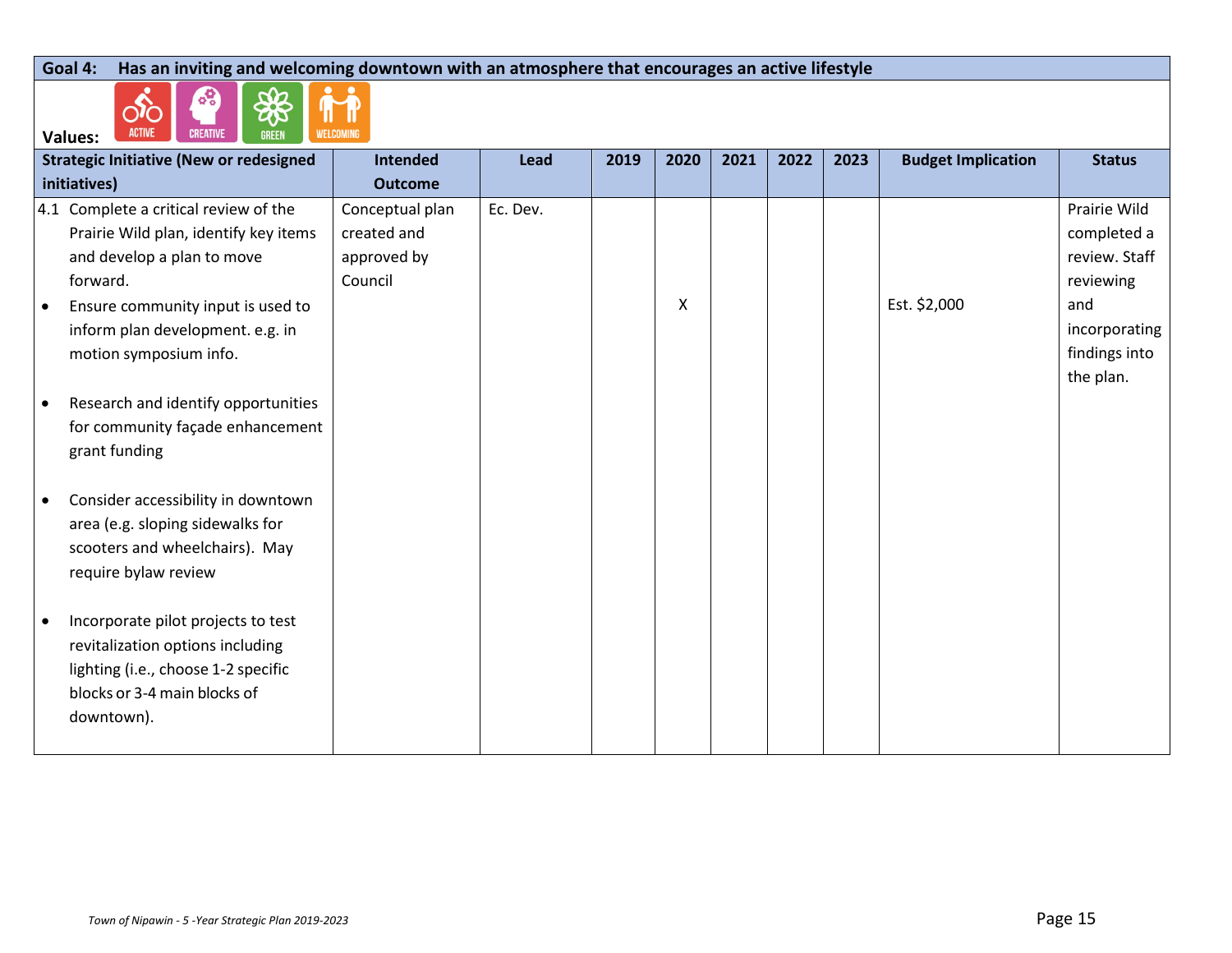| <b>Strategic Initiative (New or redesigned</b>   | <b>Intended</b>          | Lead       | 2019 | 2020 | 2021 | 2022 | 2023 | <b>Budget Implication</b> | <b>Status</b> |
|--------------------------------------------------|--------------------------|------------|------|------|------|------|------|---------------------------|---------------|
| initiatives)                                     | <b>Outcome</b>           |            |      |      |      |      |      |                           |               |
| 4.2 Develop and implement Downtown               | Priorities are           | Ec. Dev.   |      |      |      |      |      |                           | SaskPower     |
| <b>Revitalization Plan</b>                       | identified and           |            |      |      |      |      |      |                           | developing    |
| Prioritize items within the plan<br>$\bullet$    | included in 2020         |            |      | X    |      |      |      | Funds are in operating    | estimate for  |
|                                                  | budget                   |            |      |      |      |      |      | budget                    | street        |
| Explore street lighting options<br>$\bullet$     |                          |            |      |      | X    |      |      | Est. \$250,000 for new    | lighting      |
| High priority - expedited                        |                          |            |      |      |      |      |      | lights (may apply for     |               |
| Develop and implement plan to<br>$\bullet$       |                          |            |      |      | X    |      |      | SaskPower grant)          |               |
| incorporate public washrooms                     |                          |            |      |      |      |      |      |                           |               |
| in downtown                                      |                          |            |      |      |      |      |      |                           |               |
| <b>Update Christmas Decorations</b><br>$\bullet$ |                          |            |      |      |      |      |      |                           |               |
| to a winter theme that could                     |                          |            |      |      |      |      |      | Est. \$30,000 for         |               |
| stay up all winter and add a                     |                          |            |      |      |      |      |      | banners                   |               |
| Christmas theme during                           |                          |            |      |      |      |      |      |                           |               |
| Christmas.                                       |                          |            |      |      |      |      |      |                           |               |
| 4.3 Active Community Plan                        | Phase II is<br>$\bullet$ | Parks/Rec. |      |      |      |      |      |                           |               |
| Develop Phase II & include in<br>$\bullet$       | developed                |            |      |      |      |      |      |                           |               |
| 2021 budget High priority                        | and included             |            |      |      |      |      |      |                           |               |
| Develop a designated Trail                       | in 2021                  |            |      |      | X    |      |      | Est. \$30,000 (may        |               |
| and Walking Path System                          | budget                   |            |      |      |      |      |      | apply for grant)          |               |
| Implement Phase II (Coordinate                   |                          |            |      |      |      | X    |      | Est. 100,000 (may         |               |
| with new traffic study                           |                          |            |      |      |      |      |      | apply for grant)          |               |
| recommendations)                                 |                          |            |      |      |      |      |      |                           |               |

| <b>Current Supportive Initiatives</b>                    | <b>Potential New Initiatives</b>                         |  |  |  |  |  |  |  |
|----------------------------------------------------------|----------------------------------------------------------|--|--|--|--|--|--|--|
| Continue to work with Nipawin Greenhouse for flower pots | Commercial façade improvement initiative                 |  |  |  |  |  |  |  |
| Continue working with Handiworks Green Team              | Addition of Crokicurl downtown                           |  |  |  |  |  |  |  |
| Designated active routes to schools                      | Take advantage of natural assets in the plan development |  |  |  |  |  |  |  |
| Continue garbage collection                              |                                                          |  |  |  |  |  |  |  |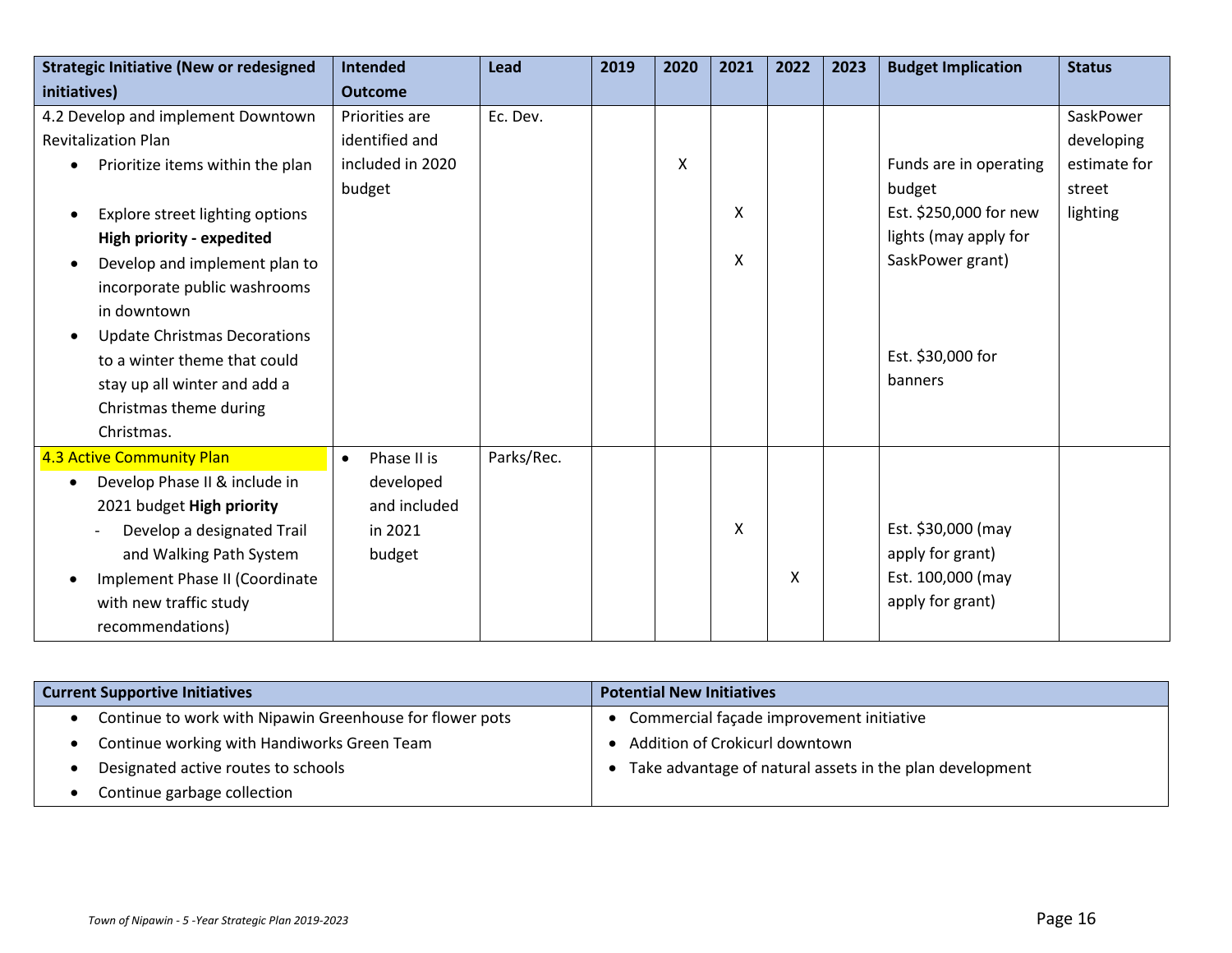### **Goal 5: Provides welcoming green spaces**



| <b>ACTIVE</b><br><b>CREATIVE</b><br><b>WELCOMING</b><br><b>GREEN</b><br><b>Values:</b> |                  |              |      |      |      |        |      |                           |               |
|----------------------------------------------------------------------------------------|------------------|--------------|------|------|------|--------|------|---------------------------|---------------|
| <b>Strategic Initiative (New or redesigned</b>                                         | <b>Intended</b>  | <b>Lead</b>  | 2019 | 2020 | 2021 | 2022   | 2023 | <b>Budget Implication</b> | <b>Status</b> |
| initiatives)                                                                           | <b>Outcome</b>   |              |      |      |      |        |      |                           |               |
| 5.1 Develop and implement                                                              | A community      | Parks & Rec. |      |      |      |        |      |                           |               |
| <b>Community Parks Plan</b>                                                            | parks plan is in |              |      |      |      | v<br>Λ |      | Est. \$30,000 for         |               |
| Identify recreational uses for<br>$\bullet$                                            | place to provide |              |      |      |      |        |      | consultant                |               |
| <b>Central Park</b>                                                                    | direction for    |              |      |      |      |        |      |                           |               |
|                                                                                        | future park      |              |      |      |      |        |      |                           |               |
|                                                                                        | development      |              |      |      |      |        |      |                           |               |
| 5.2 Develop community garden                                                           |                  | Parks & Rec. |      | X    |      |        |      |                           |               |

| <b>Current Supportive Initiatives</b>            | <b>Potential New Initiatives</b>                                         |
|--------------------------------------------------|--------------------------------------------------------------------------|
| Continue to work with Regional Park<br>$\bullet$ | • The Town of Nipawin will support initiatives for an off-leash dog park |
| Park Maintenance                                 |                                                                          |
| <b>Grass cutting Tree trimming</b>               |                                                                          |
| Rototilling playgrounds                          |                                                                          |
| Snow clearing in winter                          |                                                                          |
| Playground equipment improvements                |                                                                          |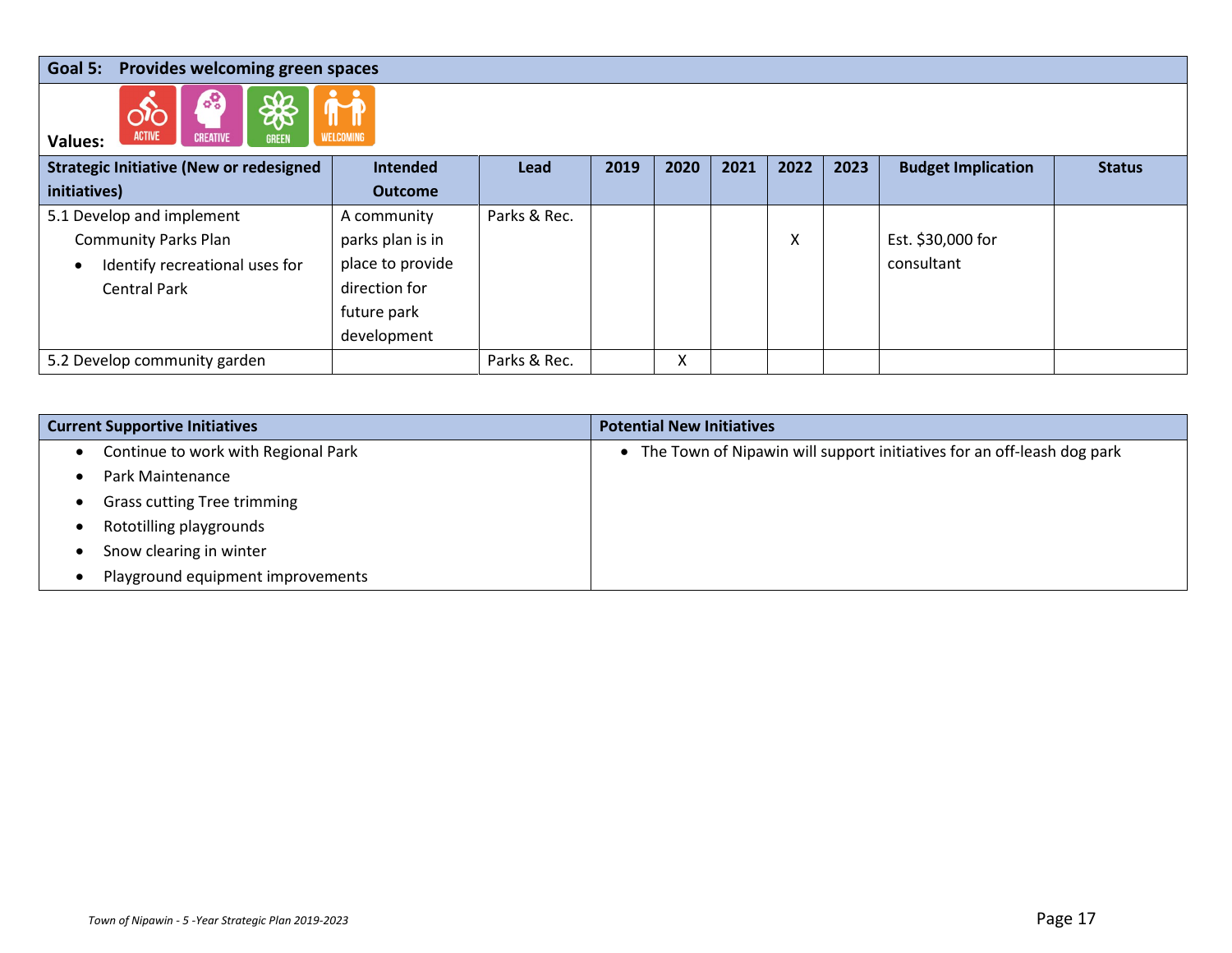#### **Goal 6: Is the hub for regional tourism**



| <b>Strategic Initiative (New or redesigned</b> | Intended            | Lead     | 2019 | 2020 | 2021 | 2022 | 2023 | <b>Budget Implication</b> | <b>Status</b> |
|------------------------------------------------|---------------------|----------|------|------|------|------|------|---------------------------|---------------|
| initiatives)                                   | <b>Outcome</b>      |          |      |      |      |      |      |                           |               |
| 6.1 Develop and implement Tourism              | A robust            | Ec. Dev. |      |      |      |      |      |                           |               |
| <b>Marketing Plan High priority</b>            | marketing plan is   |          |      |      |      |      |      |                           |               |
| Develop budget for staged<br>$\bullet$         | in place, resulting |          |      | X    |      |      |      | No funds are required     |               |
| marketing approach                             | in better tracking  |          |      |      |      |      |      |                           |               |
|                                                | and analysis of     |          |      |      |      |      |      |                           |               |
| Implement stage I of marketing<br>$\bullet$    | tourism statistics  |          |      |      | X    |      |      | Est. \$5,000              |               |
| approach                                       | Tourism is          |          |      |      |      |      |      |                           |               |
|                                                | increased           |          |      |      |      |      |      |                           |               |
| Develop plan for full use of<br>$\bullet$      |                     |          |      | X    |      |      |      | No funds are required     |               |
| new Visitor Information Centre                 | More visibility in  |          |      |      |      |      |      |                           |               |
| building                                       | marketplace         |          |      |      |      |      |      |                           |               |
|                                                | through various     |          |      |      |      |      |      |                           |               |
| Promote Nipawin lifestyle to<br>$\bullet$      | mediums             |          |      | X    |      |      |      | No funds are required     |               |
| attract and retain seniors,                    |                     |          |      |      | X    |      |      |                           |               |
| retirees, young people, and                    |                     |          |      |      |      |      |      |                           |               |
| young families                                 |                     |          |      |      |      |      |      |                           |               |
| 6.2 Support development of regional            | Regional tourism    | Ec. Dev. |      |      |      |      |      | Funds are in operating    | Ongoing       |
| tourism destination assets (i.e. lakes,        | opportunities are   |          |      |      |      |      |      | budget                    |               |
| events, agriculture, etc.)                     | developed and       |          |      |      |      |      |      |                           |               |
|                                                | expanded            |          |      |      |      |      |      |                           |               |
| 6.3 Development and promotion of               |                     |          |      |      |      |      |      |                           |               |
| more visitor accommodation &                   |                     |          |      |      |      |      |      |                           |               |
| availability of current                        |                     |          |      |      |      |      |      |                           |               |
| Hotels<br>$\overline{\phantom{0}}$             |                     |          |      |      |      |      |      |                           |               |
| Campsites                                      |                     |          |      |      |      |      |      |                           |               |
| Cabins                                         |                     |          |      |      |      |      |      |                           |               |
| Municipal trailer park                         |                     |          |      |      |      |      |      |                           |               |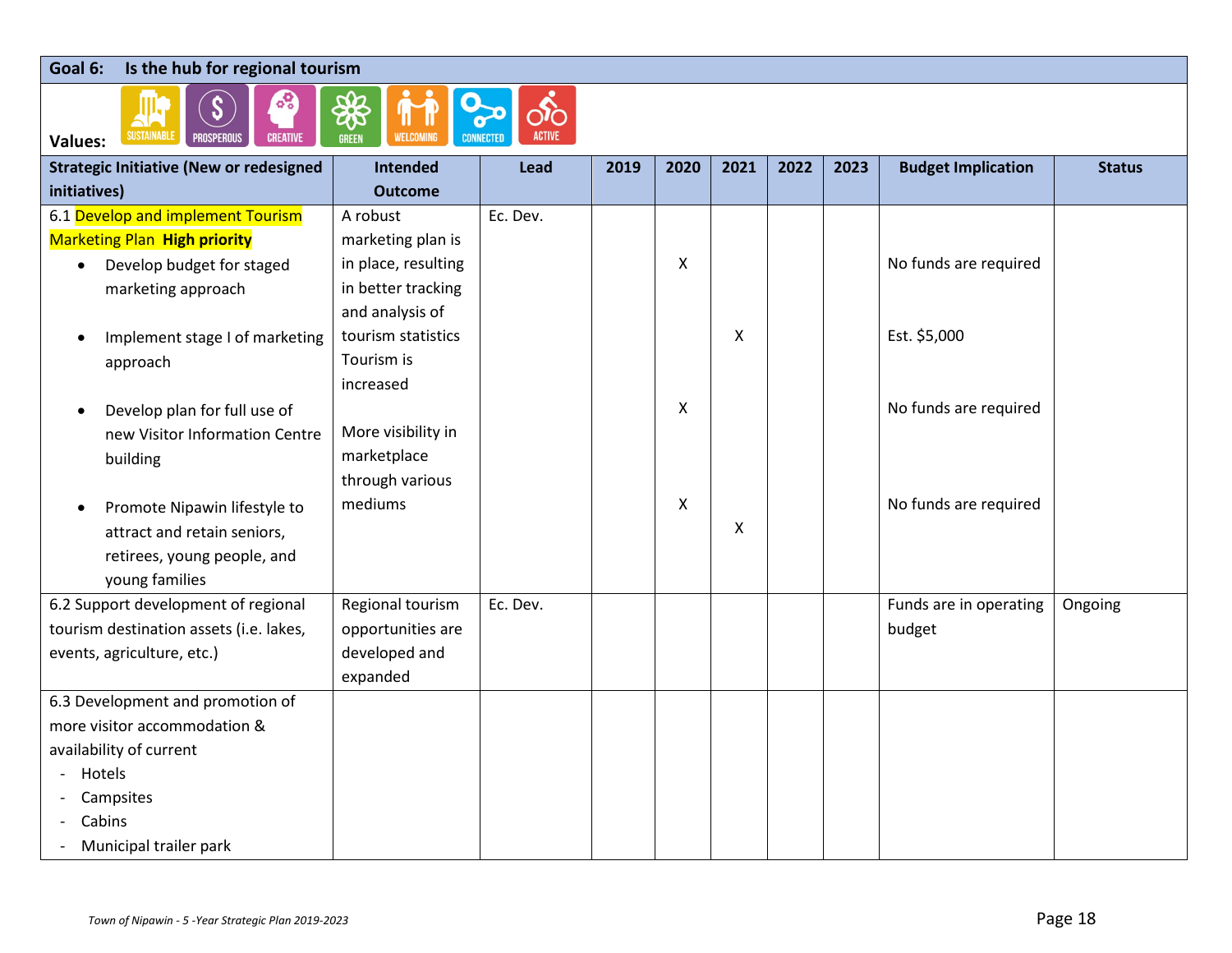| <b>Strategic Initiative (New or redesigned</b> | <b>Intended</b> | Lead | 2019 | 2020 | 2021 | 2022 | 2023 | <b>Budget Implication</b> | <b>Status</b> |
|------------------------------------------------|-----------------|------|------|------|------|------|------|---------------------------|---------------|
| initiatives)                                   | <b>Outcome</b>  |      |      |      |      |      |      |                           |               |
| 6.4 Engage Chamber of Commerce and             |                 |      |      |      |      |      |      |                           |               |
| Nipawin Retail Association and                 |                 |      |      |      |      |      |      |                           |               |
| build relationships that result in             |                 |      |      |      |      |      |      |                           |               |
| each party bringing forward their              |                 |      |      |      |      |      |      |                           |               |
| strengths (e.g. public washrooms,              |                 |      |      |      |      |      |      |                           |               |
| advocating for lights).                        |                 |      |      |      |      |      |      |                           |               |
| 6.5 Consider developing areas for              |                 |      |      |      |      |      |      |                           |               |
| photo-ops (e.g. water tower,                   |                 |      |      |      |      |      |      |                           |               |
| bridge, fishing)                               |                 |      |      |      |      |      |      |                           |               |
| 6.6 Identify and implement at least 3          |                 |      |      | X    | X    | x    | X    |                           |               |
| innovative pilot projects annually as          |                 |      |      |      |      |      |      |                           |               |
| prioritized by Council (e.g.                   |                 |      |      |      |      |      |      |                           |               |
| downtown lighting, communities in              |                 |      |      |      |      |      |      |                           |               |
| bloom, scavenger hunt, shopping                |                 |      |      |      |      |      |      |                           |               |
| bags, water stations, eliminate                |                 |      |      |      |      |      |      |                           |               |
| paper cups, license plates)                    |                 |      |      |      |      |      |      |                           |               |

| <b>Current Supportive Initiatives</b>                  | <b>Potential New Initiatives</b>          |
|--------------------------------------------------------|-------------------------------------------|
| Social media presence                                  | Tourism Marketing Fund (???)<br>$\bullet$ |
| Facebook/Twitter/Instagram<br>$\overline{\phantom{0}}$ | Revision/update of Visitors Guide 2021    |
| Website                                                |                                           |
| Continued attendance at trade shows<br>$\bullet$       |                                           |
| Continue to pursue events<br>$\bullet$                 |                                           |
| Advertising                                            |                                           |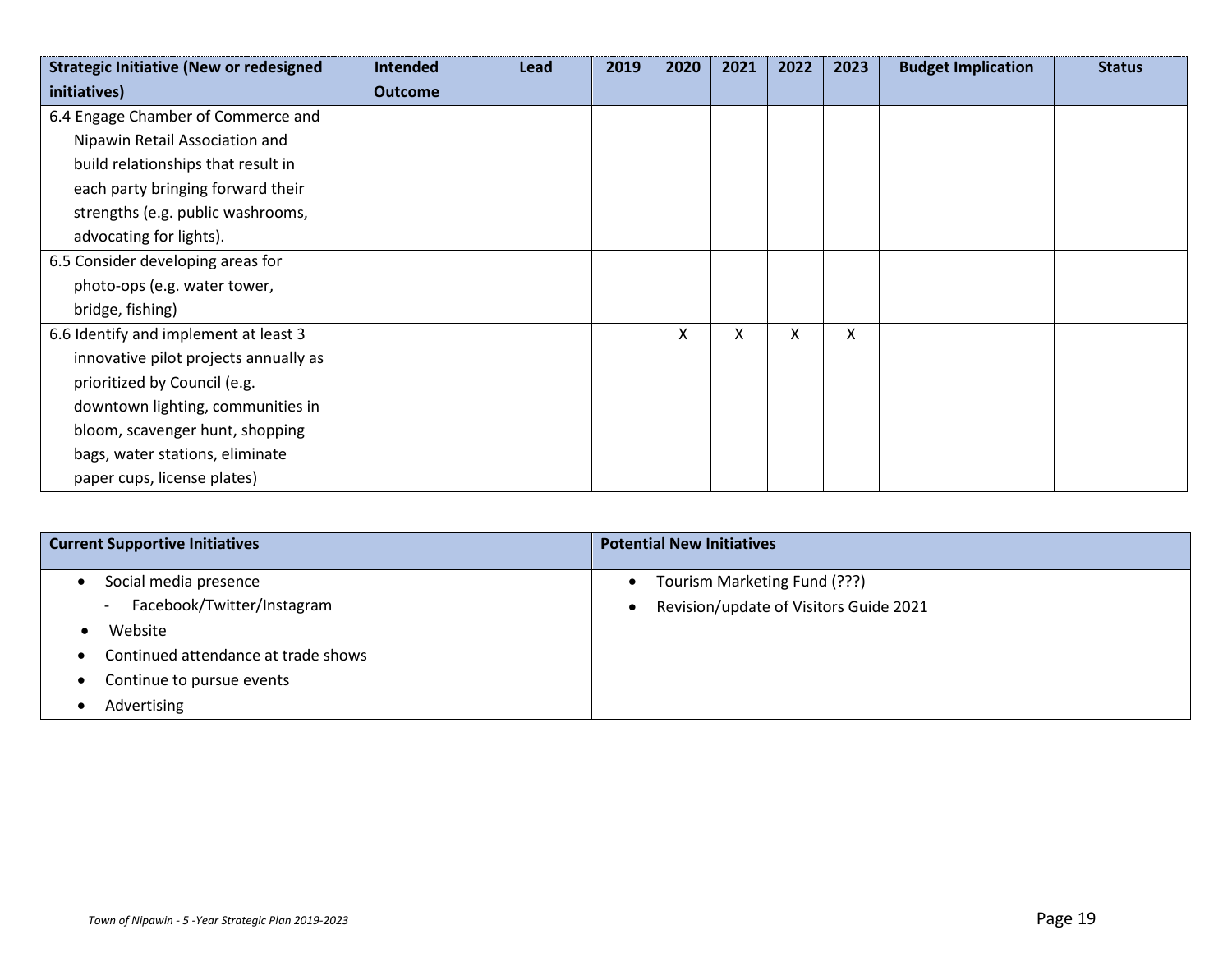### **Goal 7: Promotes Economic Development**



| values.                                        |                                    |          |      |      |      |      |      |                            |               |
|------------------------------------------------|------------------------------------|----------|------|------|------|------|------|----------------------------|---------------|
| <b>Strategic Initiative (New or redesigned</b> | <b>Intended Outcome</b>            | Lead     | 2019 | 2020 | 2021 | 2022 | 2023 | <b>Budget Implication</b>  | <b>Status</b> |
| initiatives)                                   |                                    |          |      |      |      |      |      |                            |               |
| 7.1 New housing subdivisions                   |                                    | Ec. Dev. |      |      |      |      |      |                            |               |
| New smaller house                              | Revise zoning bylaw to             |          |      |      |      |      |      |                            |               |
| subdivisions.                                  | accommodate                        |          |      |      |      |      |      |                            |               |
| Power/Gas to 11 <sup>th</sup> Street           |                                    |          |      | X    |      |      |      |                            |               |
| East                                           |                                    |          |      |      |      |      |      |                            |               |
|                                                |                                    |          |      |      |      |      |      |                            |               |
| 7.2 Promote housing options                    | Complete 2 phases of               |          |      |      |      |      |      | Est. \$850K in $1st$ year  |               |
| Expand infrastructure to                       | infrastructure dev't               |          | X    |      |      |      |      | (phase 1) and $$300K$      |               |
| accommodate housing growth                     | along 12 <sup>th</sup> Avenue West |          |      |      |      |      |      | in $2^{nd}$ year (phase 2) |               |
| 7.3 Identify and implement                     |                                    |          |      |      |      |      |      |                            |               |
| opportunities to manage derelict               |                                    |          |      |      |      |      |      |                            |               |
| and vacant downtown buildings                  |                                    |          |      |      |      |      |      |                            |               |
| and attract businesses to the                  |                                    |          |      |      |      |      |      |                            |               |
| downtown area                                  |                                    |          |      |      |      |      |      |                            |               |
| 7.4 Develop/update Investment Guide            |                                    |          |      |      |      |      |      |                            |               |
| 7.5 Identify opportunities to support          |                                    |          |      |      |      |      |      |                            |               |
| commercial development at the                  |                                    |          |      |      |      |      |      |                            |               |
| south end of town.                             |                                    |          |      |      |      |      |      |                            |               |
|                                                |                                    |          |      |      |      |      |      |                            |               |

| <b>Current Supportive Initiatives</b>      | <b>Potential New Initiatives</b>                                |  |  |  |  |  |  |  |
|--------------------------------------------|-----------------------------------------------------------------|--|--|--|--|--|--|--|
| Marketing to developer                     | Investment identification and attraction                        |  |  |  |  |  |  |  |
| Industry and Government Contacts           | Opportunity identification                                      |  |  |  |  |  |  |  |
| Stay informed about commercial investments | Market analysis                                                 |  |  |  |  |  |  |  |
|                                            | Government and Industry contact                                 |  |  |  |  |  |  |  |
|                                            | Feasibility and Business Plan for Assisted Living/Personal Care |  |  |  |  |  |  |  |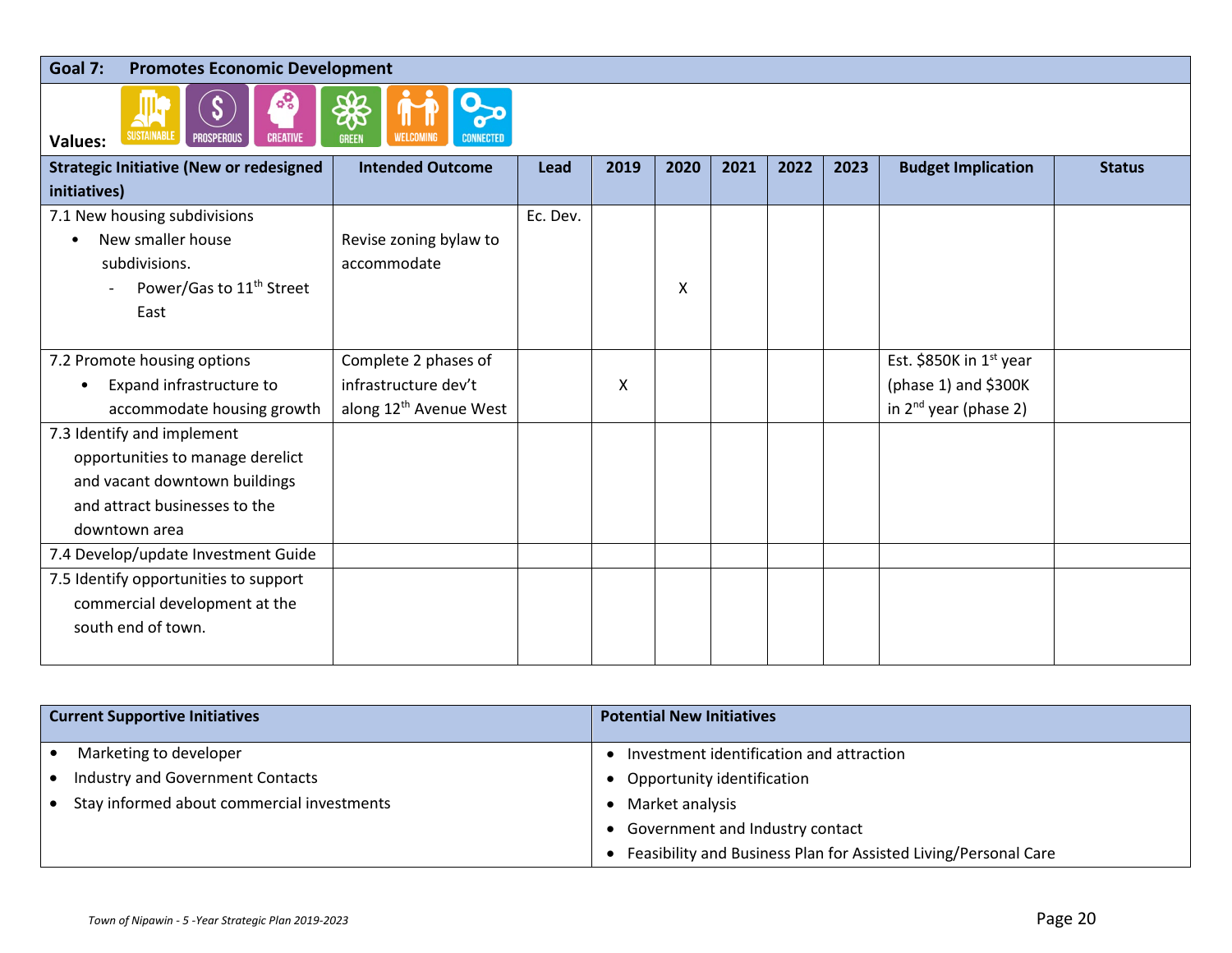**Goal 8: Uses green technology**



O

| vaiucs.                                                      |                    |             |                                  |      |      |      |      |                                                             |                    |  |
|--------------------------------------------------------------|--------------------|-------------|----------------------------------|------|------|------|------|-------------------------------------------------------------|--------------------|--|
| <b>Strategic Initiative (New or redesigned</b>               | <b>Intended</b>    | Lead        | 2019                             | 2020 | 2021 | 2022 | 2023 | <b>Budget Implication</b>                                   | <b>Status</b>      |  |
| initiatives)                                                 | <b>Outcome</b>     |             |                                  |      |      |      |      |                                                             |                    |  |
| 8.1 Pursue options for green                                 | Green technology   | All         |                                  |      |      |      |      |                                                             | Centennial/Jubilee |  |
| technology throughout all Town                               | is incorporated    | departments |                                  |      |      |      |      |                                                             | Arena LED lighting |  |
| facilities                                                   | into at least one  |             |                                  |      |      |      |      |                                                             | upgrade complete   |  |
| LED lighting upgrades (include                               | building each year |             |                                  | Χ    |      |      |      | Est. \$10,000 (may                                          |                    |  |
| all facilities/outdoor/parking                               |                    |             |                                  |      |      |      |      | apply for SaskPower                                         |                    |  |
| lots, etc.)                                                  | Cost-saving and    |             |                                  |      |      |      |      | rebate)                                                     |                    |  |
|                                                              | energy efficiency  |             |                                  |      |      |      |      |                                                             |                    |  |
|                                                              | opportunities are  |             |                                  |      |      |      |      |                                                             |                    |  |
|                                                              | maximized          |             |                                  |      |      |      |      |                                                             |                    |  |
| <b>Current Supportive Initiatives</b>                        |                    |             | <b>Potential New Initiatives</b> |      |      |      |      |                                                             |                    |  |
| Continue LED lighting upgrades<br>٠                          |                    |             | Solar initiatives                |      |      |      |      |                                                             |                    |  |
| Continue investigation of municipal solar power applications |                    |             | Use of bio-fuels                 |      |      |      |      |                                                             |                    |  |
|                                                              |                    |             |                                  |      |      |      |      | Engage SaskPowerin long term plans for hydro-electric dams. |                    |  |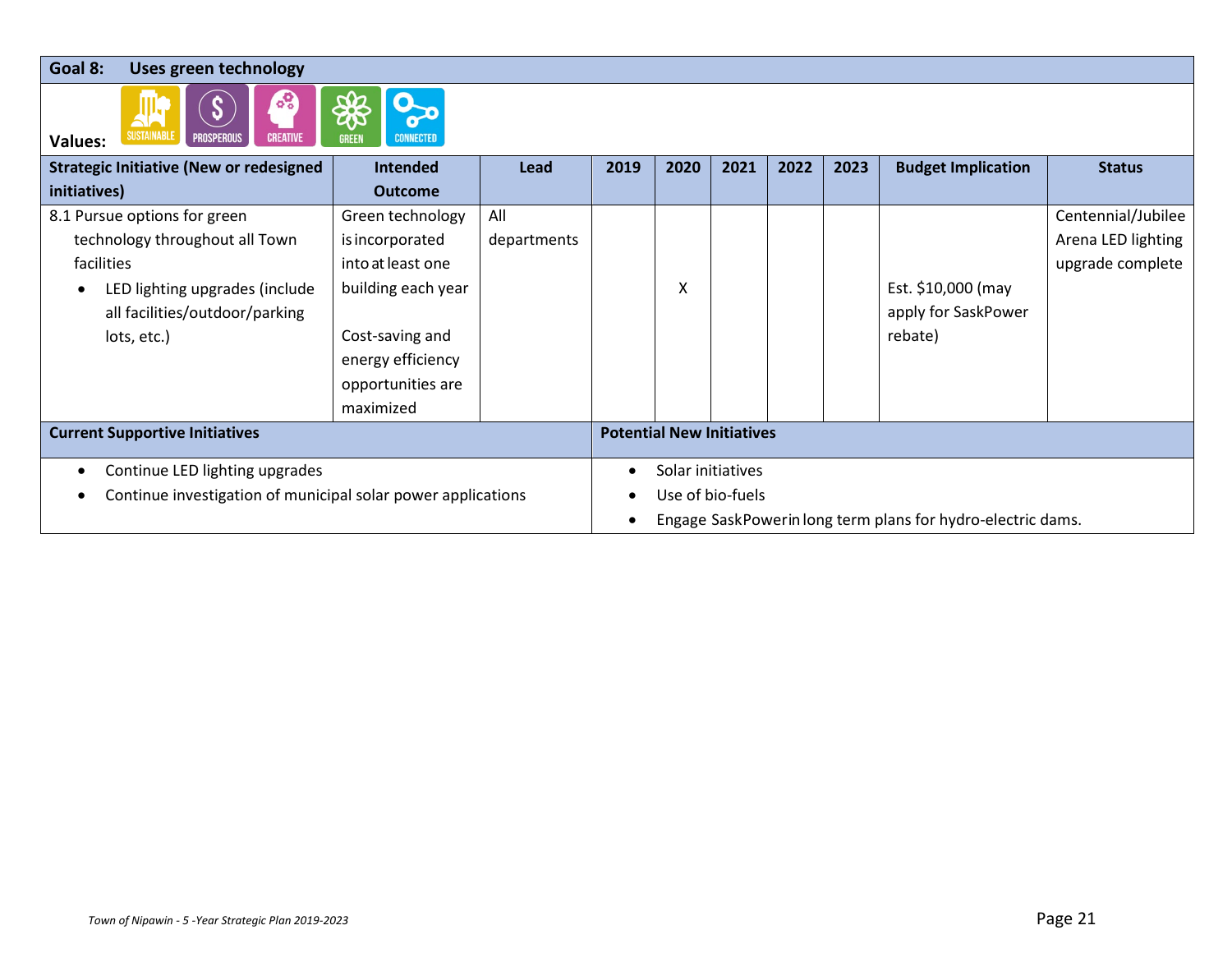### **Goal 9: Engages stakeholders and provides improved access to information**



| <b>SUSTAINABLE</b><br><b>PROSPEROUS</b><br><b>CONNECTED</b><br><b>Values:</b> |                 |       |      |      |      |      |      |                           |               |
|-------------------------------------------------------------------------------|-----------------|-------|------|------|------|------|------|---------------------------|---------------|
| <b>Strategic Initiative (New or redesigned</b>                                | Intended        | Lead  | 2019 | 2020 | 2021 | 2022 | 2023 | <b>Budget Implication</b> | <b>Status</b> |
| initiatives)                                                                  | <b>Outcome</b>  |       |      |      |      |      |      |                           |               |
| 9.1 Stakeholder Engagement                                                    | A comprehensive | Admin |      |      |      |      |      |                           |               |
| Better leveragestakeholder                                                    | Stakeholder     |       |      |      | Χ    |      |      | Funds are in operating    |               |
| engagementto identifygaps and                                                 | Engagement      |       |      |      |      |      |      | budget                    |               |
| implement targeted approaches.                                                | Policy is       |       |      |      |      |      |      |                           |               |
| Gather feedback from<br>$\bullet$                                             | developed       |       |      |      | Χ    |      |      | Funds are in operating    |               |
| stakeholders                                                                  |                 |       |      |      |      |      |      | budget                    |               |
| Consider alternate methods of<br>-                                            |                 |       |      |      |      |      |      |                           |               |
| soliciting feedback                                                           |                 |       |      |      |      |      |      |                           |               |
| Distribute Council Corner<br><b>C</b>                                         |                 |       |      |      |      |      |      |                           |               |
| electronically (Facebook,                                                     |                 |       |      |      |      |      |      |                           |               |
| Website)                                                                      |                 |       |      |      |      |      |      |                           |               |
| Identifyand implement<br>$\bullet$                                            |                 |       |      |      |      |      |      |                           |               |
| opportunities to make it easier                                               |                 |       |      |      |      |      |      |                           |               |
| for the community to provide                                                  |                 |       |      |      |      |      |      |                           |               |
| feedback                                                                      |                 |       |      |      |      |      |      |                           |               |
| Improve community access to                                                   |                 |       |      |      |      |      |      |                           |               |
| information through an                                                        |                 |       |      |      |      |      |      |                           |               |
| integrated Town app                                                           |                 |       |      |      |      |      |      |                           |               |

| <b>Current Supportive Initiatives</b>                     | <b>Potential New Initiatives</b>                 |  |  |  |  |  |  |  |
|-----------------------------------------------------------|--------------------------------------------------|--|--|--|--|--|--|--|
| Continue monthly newsletter                               | "Chat with the Mayor" (radio)                    |  |  |  |  |  |  |  |
| - Continue Social Media (Facebook/Twitter/Instagram)      | Periodic surveys on website, social media, print |  |  |  |  |  |  |  |
| <b>Continue Information Releases</b>                      | Survey Monkey                                    |  |  |  |  |  |  |  |
| <b>Continue Parks &amp; Recreation Guide</b>              |                                                  |  |  |  |  |  |  |  |
| Include to provide information at fall registration night |                                                  |  |  |  |  |  |  |  |
| Continue tourism publications                             |                                                  |  |  |  |  |  |  |  |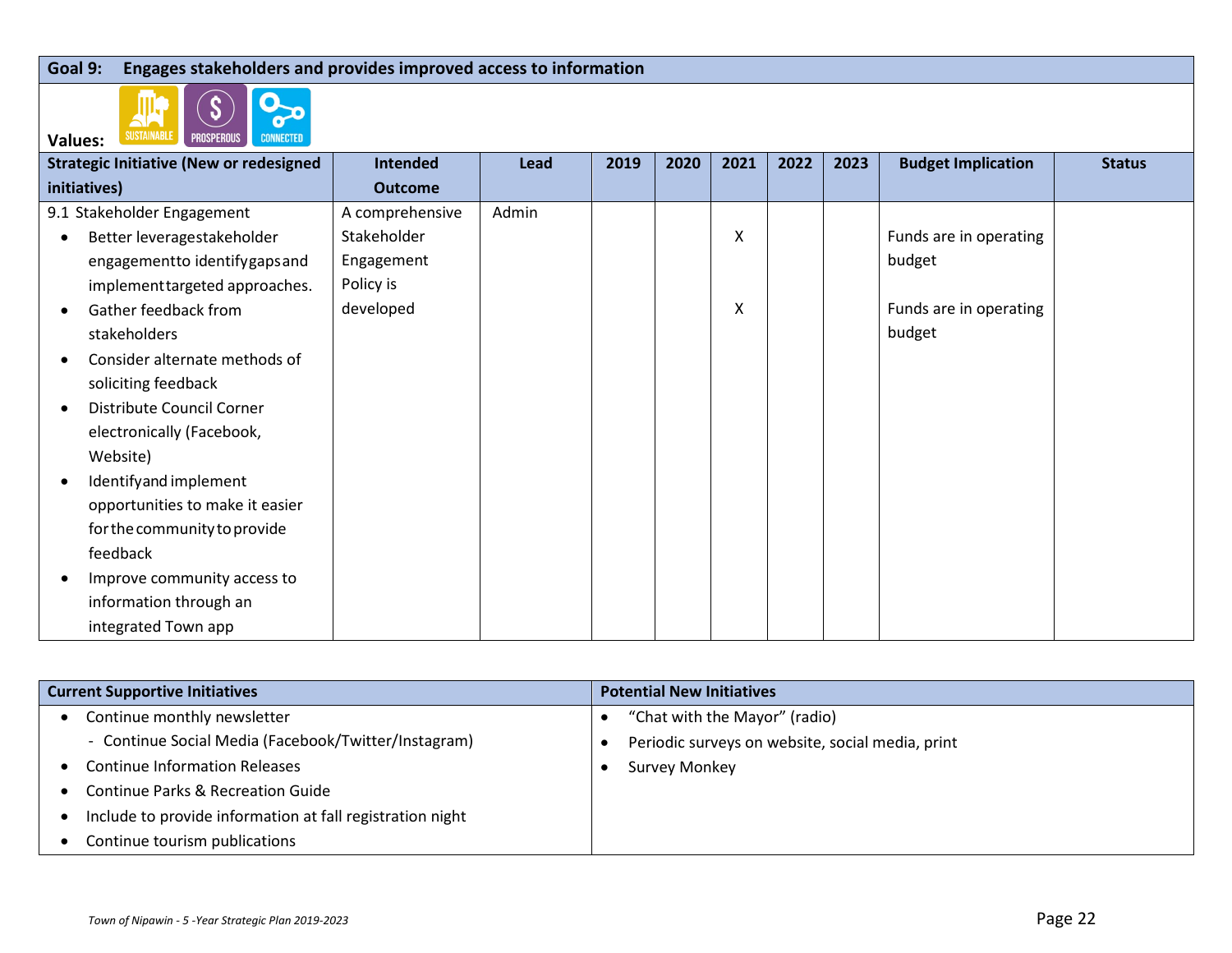### **Goal 10: Ensure effective governance structure and staff resources are in place**



| vaiucs.                                        |                |              |      |      |      |      |      |                           |               |
|------------------------------------------------|----------------|--------------|------|------|------|------|------|---------------------------|---------------|
| <b>Strategic Initiative (New or redesigned</b> | Intended       | Lead         | 2019 | 2020 | 2021 | 2022 | 2023 | <b>Budget Implication</b> | <b>Status</b> |
| initiatives)                                   | <b>Outcome</b> |              |      |      |      |      |      |                           |               |
| <b>10.1 Human Resources</b>                    |                | <b>Human</b> |      |      |      |      |      |                           |               |
| • Develop and implement HR Strategy            |                | Resources    |      | X    |      |      |      |                           |               |
| & Framework (include Employee                  |                |              |      |      |      |      |      |                           |               |
| <b>Engagement and Talent Management</b>        |                |              |      |      |      |      |      |                           |               |
| and Succession Plan)                           |                |              |      |      |      |      |      |                           |               |
| • Develop and implement a                      |                |              |      |      |      |      |      |                           |               |
| Learning/Training System                       |                |              |      |      |      |      |      |                           |               |
| • Restructuring to better utilize current      |                |              |      |      |      |      |      |                           |               |
| staff abilities and leverage support           |                |              |      |      |      |      |      |                           |               |
| staff most effectively                         |                |              |      |      |      |      |      |                           |               |
| 10.2 Develop and implement                     |                |              |      |      |      |      |      |                           |               |
| Representative Workforce and Cultural          |                |              |      |      |      |      |      |                           |               |
| <b>Training</b>                                |                |              |      |      |      |      |      |                           |               |

| <b>Current Supportive Initiatives</b>                   | <b>Potential New Initiatives</b> |  |  |  |  |  |  |
|---------------------------------------------------------|----------------------------------|--|--|--|--|--|--|
| • Continue review and update of all bylaws and policies |                                  |  |  |  |  |  |  |
|                                                         |                                  |  |  |  |  |  |  |